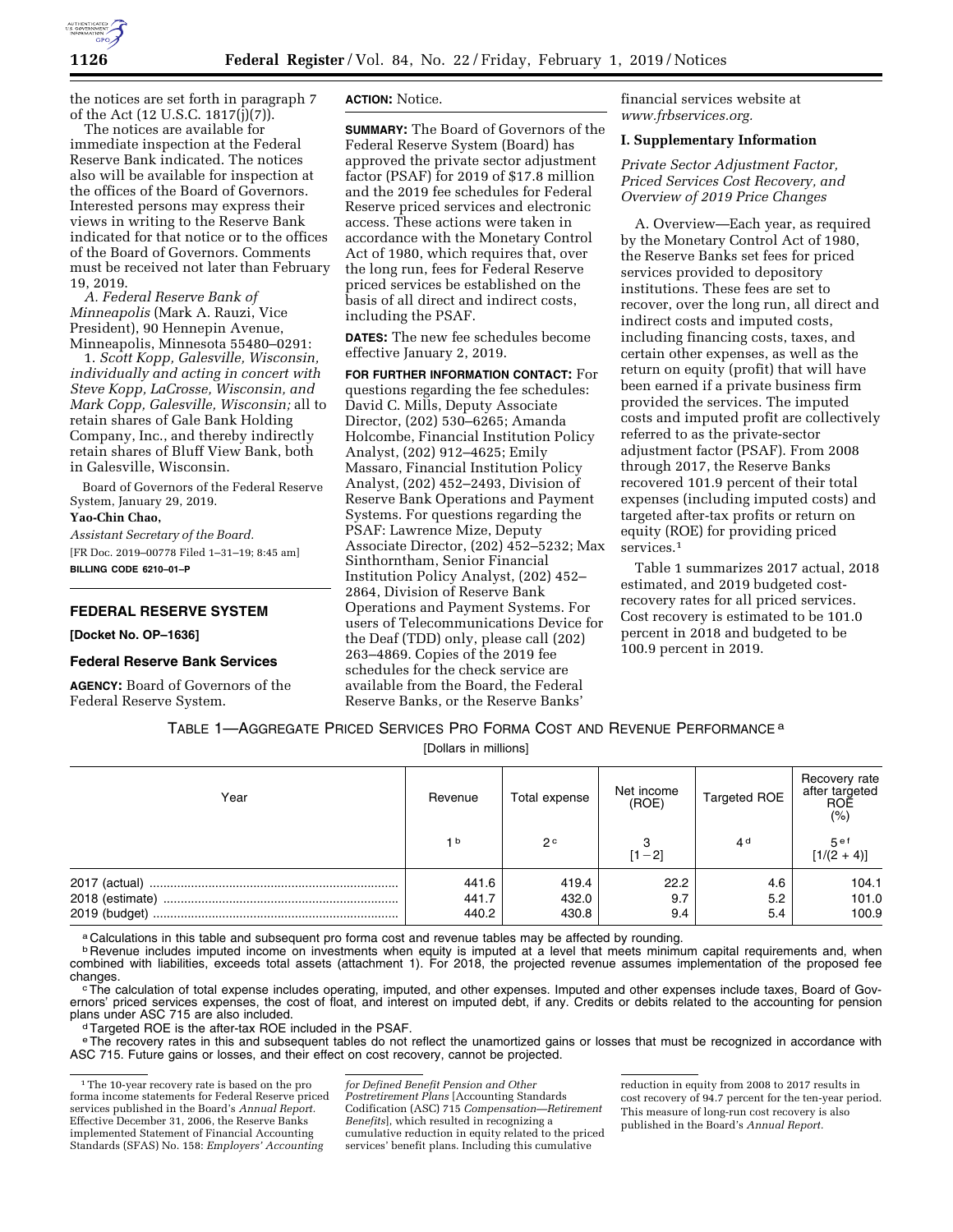fFor 2019, credits or debits related to the accounting for pension plans under ASC 715 include service cost only with the adoption of ASU 2017–07 *Improving the Presentation of Net Periodic Pension Cost and Net Periodic Postretirement Benefit Cost* (Topic 715).

Table 2 provides an overview of costrecovery budgets, estimates, and

performance for the 10-year period from 2008 to 2017, 2017 actual, 2018 budget,

2018 estimate, and 2019 budget by priced service.

# TABLE 2—PRICED SERVICES COST RECOVERY

[Percent]

| Priced service | 2008-2017 | 2017<br>actual | 2018<br>budget <sup>a</sup> | 2018<br>estimate | 2019<br>budget b |
|----------------|-----------|----------------|-----------------------------|------------------|------------------|
|                | 101.9     | 104.1          | 100.1                       | 101.0            | 100.9            |
|                | 103.5     | 107.0          | 101.6                       | 101.7            | 101.5            |
|                | 98.5      | 99.8           | 96.1                        | 98.0             | 101.8            |
|                | 101.5     | 106.2          | 103.9                       | 105.0            | 100.7            |
|                | 102.2     | 103.6          | 97.6                        | 96.5             | 94.7             |

a The 2018 budget figures reflect the final budgets as approved by the Board in December 2017.

**bThe 2019 budget figures reflect preliminary budget information from the Reserve Banks. The Reserve Banks will submit final budget data to** the Board in November 2018, for Board consideration in December 2018.

1. *2018 Estimated Performance*—The Reserve Banks estimate that they will recover 101.0 percent of the costs of providing priced services in 2018, including total expense and targeted ROE, compared with a 2018 budgeted recovery rate of 100.1 percent, as shown in table 2. Overall, the Reserve Banks estimate that they will fully recover actual and imputed costs and earn net income of \$9.7 million, compared with the targeted ROE of \$5.2 million. The Reserve Banks estimate that the check service and the Fedwire® Funds and National Settlement Services will achieve full cost recovery; however, the Reserve Banks continue to estimate that the FedACH® Service and the Fedwire Securities Service will not achieve full cost recovery. Consistent with recent years, the FedACH Service will not achieve full cost recovery because of investment costs associated with the multiyear technology initiative to modernize its processing platform.2 This investment is expected to enhance efficiency, the overall quality of operations, and the Reserve Banks' ability to offer additional services to depository institutions. The Reserve Banks estimate that the Fedwire Securities Service will not achieve full cost recovery because of ongoing market structure changes and investment costs associated with initiatives to promote operational resiliency.

2. *2019 Private-Sector Adjustment Factor*—The 2019 PSAF for Reserve Bank priced services is \$17.8 million. This amount represents a decrease of \$1.1 million from the 2018 PSAF of \$18.9 million. This decrease is primarily the result of a decrease in the total cost of debt and partially offset by an increase in Board of Governors expenses.

3. *2019 Projected Performance*—The Reserve Banks project a priced services cost recovery rate of 100.9 percent in 2019, with a net income of \$9.4 million and targeted ROE of \$5.4 million. The Reserve Banks project that the price changes will result in a 2.5 percent average price increase for customers. The Reserve Banks project that each of the individual service lines, other than the Fedwire Securities Service, will fully recover their costs. The Reserve Banks anticipate that the FedACH technology modernization initiative will conclude in 2019, allowing for a projected return to cost recovery for the FedACH Service. Although the Fedwire Securities Service is not budgeted to fully cover its costs in 2019 because of volume declines driven by market changes, the service is projected to recover costs over the long run.3

The primary risks to the Reserve Banks' ability to achieve their targeted cost-recovery rates are unanticipated volume and revenue reductions and the potential for cost overruns from new and ongoing improvement initiatives. In light of these risks, the Reserve Banks will continue to refine their business and operational strategies to manage operating costs, to increase product revenue, and to capitalize on efficiencies gained from technology initiatives.

4. *2019 Pricing*—The following summarizes the Reserve Banks' changes in fee schedules for priced services in 2019:

#### Check

• The Reserve Banks will reassign the tier placement of 1,116 forward and 240 return endpoints in the FedForward® and FedReturn® products, respectively.4

• The Reserve Banks will lower the average daily forward receipt and return tier volume thresholds approximately 6.0 percent for tiers 1, 2, 3, and 4 for FedForward® and FedReturn® image cash letter and daily fee deposit options based on the 2019 tier assignments to account for the anticipated continued decline in check deposit volumes.

• The Reserve Banks will increase per-item fees for the FedForward® Premium Daily Fee A, B, and C deposit options by \$0.001 for Tier 3 and \$0.003 for Tier 4. The Reserve Banks will also increase the Premium Daily Fee C daily fixed fee by \$200, from \$3,500 to \$3,700.

• The Reserve Banks will increase cash letter fees by \$0.50 for all deadlines on FedForward® Standard, Deferred, Dollar-Culled, and Endpoint-Culled image cash letters and FedReturn® Standard image cash letters.

• The Reserve Banks will increase the per-item fee for the FedReceipt® Premium Delivery 8:00 a.m. EST target by \$0.006 and per item fees for the Premium Delivery 10:00 a.m. target and Premium Delivery 12:00 noon target by \$0.002.5

• The Reserve Banks will increase FedReceipt® Electronic Reject Repair fees by \$0.05, increasing the Basic repair

<sup>2</sup>The Reserve Banks have been engaged in a multiyear technology initiative to modernize the FedACH processing platform by migrating the service from a mainframe system to a distributed computing environment.

<sup>3</sup>Fedwire Securities Service's ten-year average recovery rate in 2019 is 101.6 percent.

As the aggregate impact of market structural changes materializes, the Reserve Banks will take into account subsequent volume changes as well as future anticipated cost allocation adjustments, in order to adjust the Fedwire Securities Service's prices and to continue recovering costs over the long-run.

<sup>4</sup>The Reserve Banks evaluate and set tier assignments annually based on changes in the

<sup>&</sup>lt;sup>5</sup> The 8:00 a.m. delivery target is expressed in eastern time, while the 10:00 a.m. and 12:00 noon targets are local time.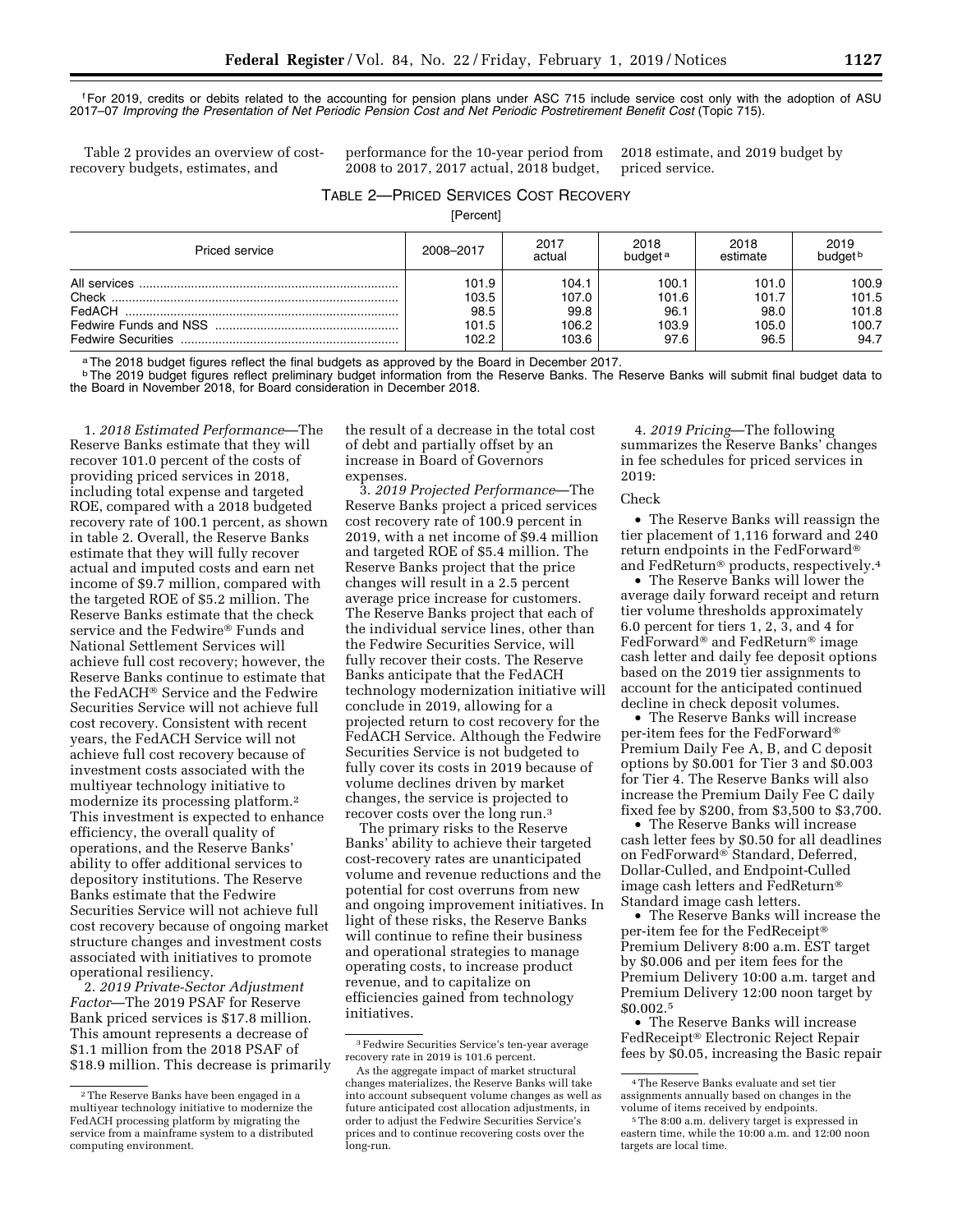from \$0.15 per-item to \$0.20 per-item and increasing the Premium repair from \$0.25 per-item to \$0.30 per-item.

• The Reserve Banks will increase all fees for the FedImage® product and certain truncation fees 10.0 percent (rounded to the nearest increment based upon the number of decimal places of the current fee).

• The Reserve Banks will introduce two new fees intended to improve the quality of check deposit processing and reduce errors in adjustment case submissions. The Reserve Banks will introduce a \$0.50 fee for encoding error and duplicate-payment adjustment cases caused by the depositary bank's incorrect encoding or duplicate deposit of an item. The Reserve Banks will also introduce a \$2.50 fee for automated adjustment case types that require manual intervention by Reserve Bank staff due to error on the part of the adjusting bank.

#### FedACH

• The Reserve Banks will offer a new ACH Exception Resolution Service® that will provide an automated means for customers to resolve ACH exceptions. The fee structure will contain fixed and variable elements, as outlined in the ACH fee schedule.

• The Reserve Banks will keep prices at existing levels for all existing priced FedACH products.

Fedwire Funds

• The Reserve Banks will increase the offline send surcharge and offline receive surcharge from \$60.00 to \$65.00.

National Settlement Service (NSS)

• The Reserve Banks will keep prices at existing levels for the priced NSS products.

#### Fedwire Securities

• The Reserve Banks will increase the agency online transfer fee from \$0.77 to \$0.98.

• The Reserve Banks will increase the automated claims adjustment process (ACAP) fee from \$0.80 to \$1.00.

#### FedLine® Access Solutions

• The Reserve Banks will discontinue offering new FedMail Fax subscriptions.

• The Reserve Banks will discontinue offering the Accounting Totals by Service (ACTS) report.

• The Reserve Banks will discontinue charging à la carte fees for additional FedLine Command server certificates. The Reserve Banks will provide FedLine Command server certificates as part of FedLine Command packages at no additional cost.

• The Reserve Banks will offer upgraded FedLine Direct® Plus and Premier packages, with monthly fees of \$5,500 and \$10,500 respectively, to reflect the incorporation of the Check 21

Large File Delivery service with the FedLine Direct solution. Existing customers may continue to use the legacy FedLine Direct Plus and Premier packages until they migrate to the upgraded packages. The Reserve Banks will also increase the monthly fee for the legacy FedLine Direct Plus package by \$350, from \$3,650 to \$4,000.

• The Reserve Banks will increase the monthly à la carte fee for Network Diversity by \$500, from \$2,000 to \$2,500.

5. *2019 Price Index*—Figure 1 compares indexes of fees for the Reserve Banks' priced services with the GDP price index.6 The price index for Reserve Bank priced services is projected to remain relatively flat, with a decrease of less than 1 percent in 2019 from the 2018 level. The price index for Check 21 services is projected to increase approximately 3 percent. The price indexes for the FedACH Service, the Fedwire Funds and National Settlement Services, and the Fedwire Securities Service are projected to decrease approximately 1 percent, 2 percent, and 3 percent, respectively. For the period 2009 to 2019, the price index for total priced services is expected to decrease nearly 7 percent.

<sup>6</sup>For the period 2009 to 2017, the GDP price index increased 13.6 percent.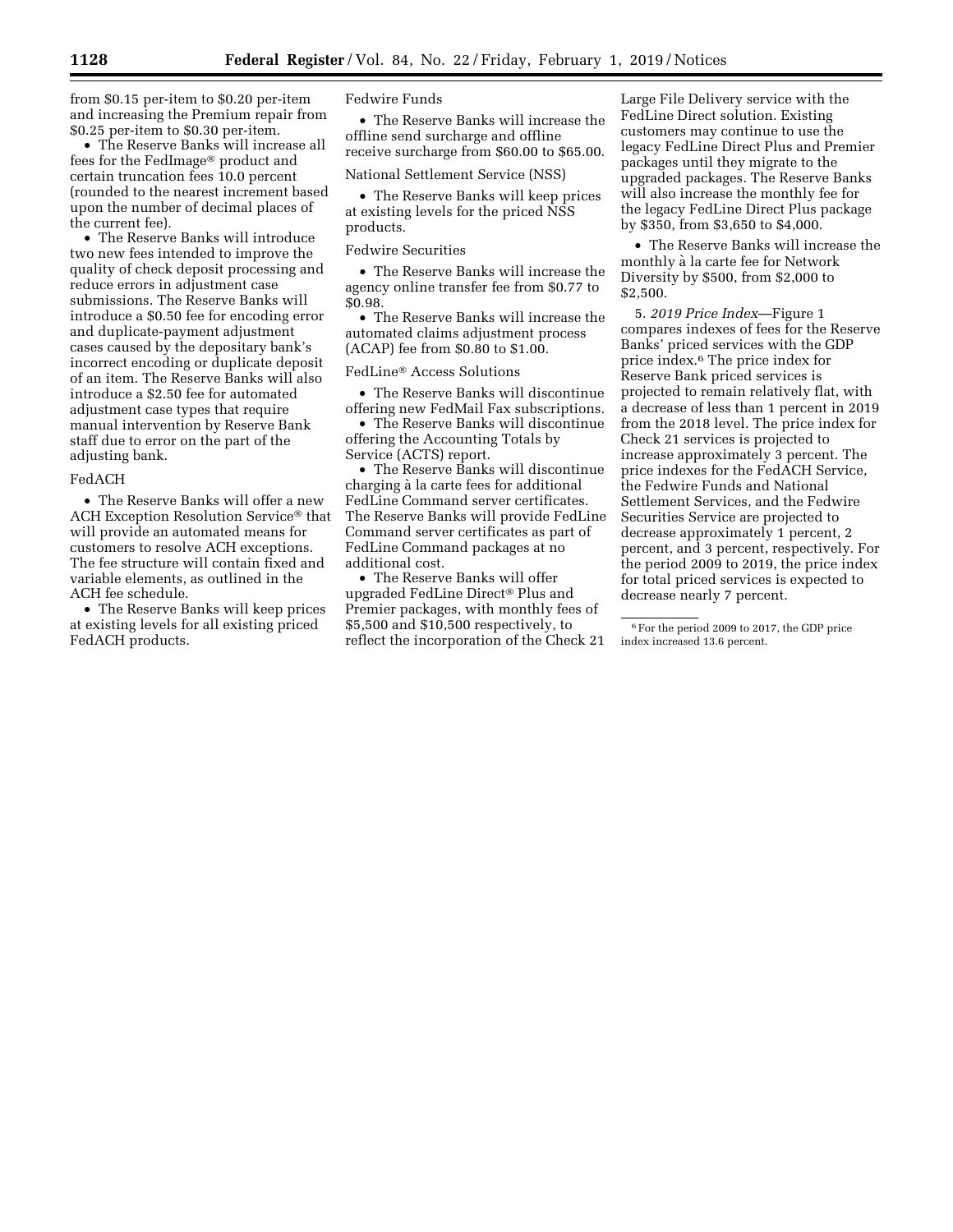# **FIGURE 1**

# **2019 PRICE INDEX**

PRICE INDEXES FOR FEDERAL RESERVE PRICED SERVICES



\* Total Services excludes legacy paper services which now have minimal volume and are expected to generate less than \$1 million in revenue in 2018

B. *Private Sector Adjustment Factor*— The imputed debt financing costs, targeted ROE, and effective tax rate are based on a U.S. publicly traded firm market model.7 The method for calculating the financing costs in the PSAF requires determining the appropriate imputed levels of debt and equity and then applying the applicable financing rates. In this process, a pro forma balance sheet using estimated assets and liabilities associated with the Reserve Banks' priced services is developed, and the remaining elements that would exist are imputed as if these priced services were provided by a private business firm. The same generally accepted accounting principles that apply to commercialentity financial statements apply to the

relevant elements in the priced services pro forma financial statements.

The portion of Federal Reserve assets that will be used to provide priced services during the coming year is determined using information about actual assets and projected disposals and acquisitions. The priced portion of these assets is determined based on the allocation of depreciation and amortization expenses of each asset class. The priced portion of actual Federal Reserve liabilities consists of postemployment and postretirement benefits, accounts payable, and other liabilities. The priced portion of the actual net pension asset or liability is also included on the balance sheet.8

The equity financing rate is the targeted ROE produced by the capital asset pricing model (CAPM). In the CAPM, the required rate of return on a

firm's equity is equal to the return on a risk-free asset plus a market risk premium. The risk-free rate is based on the three-month Treasury bill; the beta is assumed to be equal to 1.0, which approximates the risk of the market as a whole; and the market risk premium is based on the monthly returns in excess of the risk-free rate over the most recent 40 years. The resulting ROE reflects the return a shareholder would expect when investing in a private business firm.

For simplicity, given that federal corporate income tax rates are graduated, state income tax rates vary, and various credits and deductions can apply, an actual income tax expense is not explicitly calculated for Reserve Bank priced services. Instead, the Board targets a pretax ROE that would provide sufficient income to fulfill the priced services' imputed income tax obligations. To the extent that performance results are greater or less

<sup>7</sup> Data for U.S. publicly traded firms is from the Standard and Poor's Compustat® database. This database contains information on more than 6,000 U.S. publicly traded firms, which approximates the entirety of the U.S. market.

<sup>8</sup>The pension assets are netted with the pension liabilities and reported as a net asset or net liability as required by ASC 715 *Compensation—Retirement Benefits.*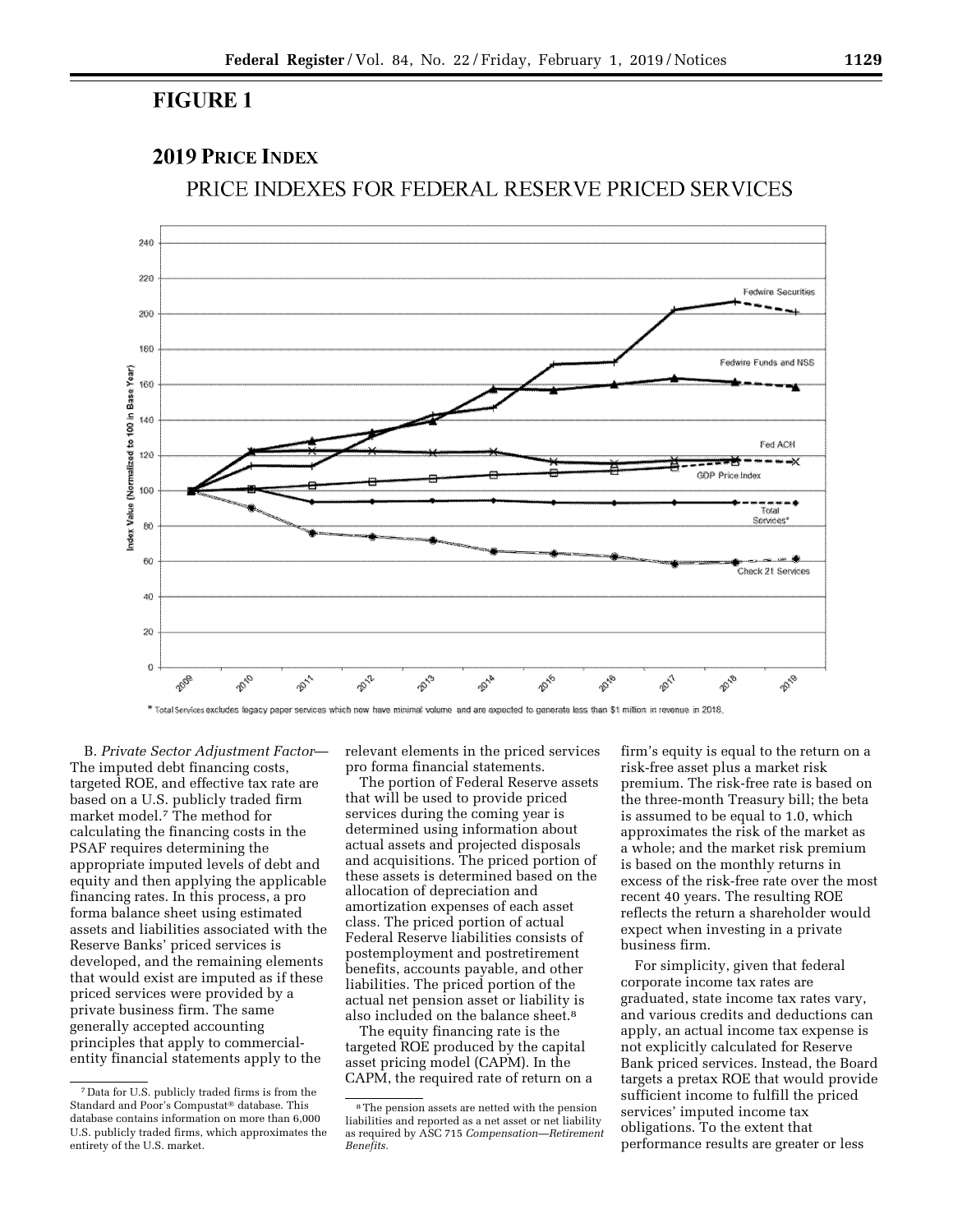than the targeted ROE, income taxes are adjusted using the effective tax rate.

*Capital structure.* The capital structure is imputed based on the imputed funding need (assets less liabilities), subject to minimum equity constraints. Short-term debt is imputed to fund the imputed short-term funding need. Long-term debt and equity are imputed to meet the priced services long-term funding need at a ratio based on the capital structure of the U.S. publicly traded firm market. The level of equity must meet the minimum equity constraints, which follow the FDIC requirements for a well-capitalized institution. The priced services must maintain equity of at least 5 percent of total assets and 10 percent of riskweighted assets.9 Any equity imputed that exceeds the amount needed to fund the priced services' assets and meet the minimum equity constraints is offset by a reduction in imputed long-term debt. When imputed equity is larger than what can be offset by imputed debt, the excess is imputed as investments in Treasury securities; income imputed on these investments reduces the PSAF.

*Application of the Payment System Risk (PSR) Policy to the Fedwire Services.* The Board's PSR policy incorporates the international standards for financial market infrastructures (FMIs) developed by the Committee on Payment and Settlement Systems and the Technical Committee of the International Organization of Securities Commissions in the *Principles for Financial Market Infrastructures.* The revised policy retains the expectation that the Fedwire Services meet or exceed the applicable risk-management standards. Principle 15 states that an FMI should identify, monitor, and manage general business risk and hold sufficient liquid net assets funded by equity to cover potential general business losses so that it can continue operations and services as a going concern if those losses materialize. Further, liquid net assets should at all times be sufficient to ensure a recovery or orderly wind-down of critical operations and services. The Fedwire Services do not face the risk that a

business shock would cause the service to wind down in a disorderly manner and disrupt the stability of the financial system. In order to foster competition with private-sector FMIs, however, the Reserve Banks' priced services will hold an amount equivalent to six months of the Fedwire Funds Service's current operating expenses as liquid financial assets and equity on the pro forma balance sheet.10 Current operating expenses are defined as normal business operating expenses on the income statement, less depreciation, amortization, taxes, and interest on debt. Using the Fedwire Funds Service's preliminary 2019 budget, six months of current operating expenses would be \$50.5 million. In 2019, \$38.8 million of equity was imputed to meet the FDIC capital requirements, resulting in an ending equity balance of \$51.8 million. No additional imputed equity was necessary to meet the PSR policy requirement.

*Effective tax rate.* Like the imputed capital structure, the effective tax rate is calculated based on data from U.S. publicly traded firms. The tax rate is the mean of the weighted average rates of the U.S. publicly traded firm market over the past 5 years.

*Debt and equity financing.* The imputed short- and long-term debt financing rates are derived from the nonfinancial commercial paper rates from the Federal Reserve Board's H.15 Selected Interest Rates release (AA and A2/P2) and the annual Merrill Lynch Corporate & High Yield Index rate, respectively. The equity financing rate is described above. The rates for debt and equity financing are applied to the priced services estimated imputed short-term debt, long-term debt, and equity needed to finance short- and long-term assets and meet equity requirements.

The 2019 PSAF is \$17.8 million, compared with \$18.9 million in 2018. The decrease of \$1.1 million is attributable to a \$2.8 million decrease in the cost of debt and a \$0.3 million decrease in sales tax, offset by a \$1.9 million increase in the Board's costs and a \$0.1 million increase in the return on equity. The net \$2.7 million decrease in cost of capital (\$2.8 million less \$0.1 million) resulted from lower funding needs driven by lower long-term assets. The increase in Board costs are attributed to a shift from policy to priced services oversight activities.

The PSAF expense of \$17.8 million, detailed in table 5, reflects \$7.1 million for capital funding, \$7.0 million for BOG expense and \$3.7 million in sales tax expense.

As shown in table 3, 2019 total assets of \$846.6 million increased by \$29.4 million from 2018. The net increase in total assets reflects a \$105 million increase in short-term assets and imputed investments offset by a \$75.6 million decrease in long-term assets.

The increase in the short-term assets is primarily driven by the imputed investments in Treasury securities and Federal Funds. These increases in shortterm assets are largely offset by increases in short-term liabilities in the form of deferred credits. There were larger averages for check items in process of collection, and higher average ACH Pre-Fund account balances in the first several months of 2018. The 2019 balances are estimated based on the current account balance average for the first part of 2018.

The net long-term asset decrease of \$75.6 million primarily consists of a \$53.0 million decrease in the net pension asset and a combined \$18.6 million decrease in Furniture and equipment and Leasehold improvements and long-term prepayments. The net pension asset decrease reflects lower plan contributions over the past two years, down from \$720 million to \$240 million in 2018 and from \$480 million to \$180 million in 2019. The decrease in furniture and equipment and Leasehold improvements and long-term prepayments are mainly due to a lower allocation of Reserve Bank assets to the Federal Reserve's priced services.

The capital structure of the 2019 pro forma balance sheet, provided in table 4, is composed of equity of \$51.8 million, or 10 percent of the 2019 risk weighted assets detailed in table 6, and no longterm debt. The 2019 capital structure differs from that of 2018, which was composed of \$57.8 million of equity and \$76.9 million of long-term debt. The 2019 imputed equity required to fund assets and meet the publicly traded firm model capital requirements is \$31.3 million. Long-term debt of \$18.2 million was imputed at the observed market ratio of 58.3 percent. To meet the FDIC capital requirements for a wellcapitalized institution, the \$18.2 million of imputed long-term debt was substituted for equity, and additional \$20.5 million equity was imputed. The resulting \$51.8 million total level of equity satisfies the PSR policy requirements for 2019.

The net Accumulated Other Comprehensive Income loss is \$624.3

<sup>9</sup>The FDIC rule, which was adopted as final on April 14, 2014, requires that well-capitalized institutions meet or exceed the following standards: (1) Total capital to risk-weighted assets ratio of at least 10 percent, (2) tier 1 capital to risk-weighted assets ratio of at least 8 percent, (3) common equity tier 1 capital to risk-weighted assets ratio of at least 6.5 percent, and (4) a leverage ratio (tier 1 capital to total assets) of at least 5 percent. Because all of the Federal Reserve priced services' equity on the pro forma balance sheet qualifies as tier 1 capital, only requirements 1 and 4 are binding. The FDIC rule can be located at *[https://www.fdic.gov/news/](https://www.fdic.gov/news/board/2014/2014-04-08_notice_dis_c_fr.pdf)  [board/2014/2014-04-08](https://www.fdic.gov/news/board/2014/2014-04-08_notice_dis_c_fr.pdf)*\_*notice*\_*dis*\_*c*\_*fr.pdf*.

<sup>10</sup>This requirement does not apply to the Fedwire Securities Service. There are no competitors to the Fedwire Securities Service that would face such a requirement, and imposing such a requirement when pricing the securities services could artificially increase the cost of these services.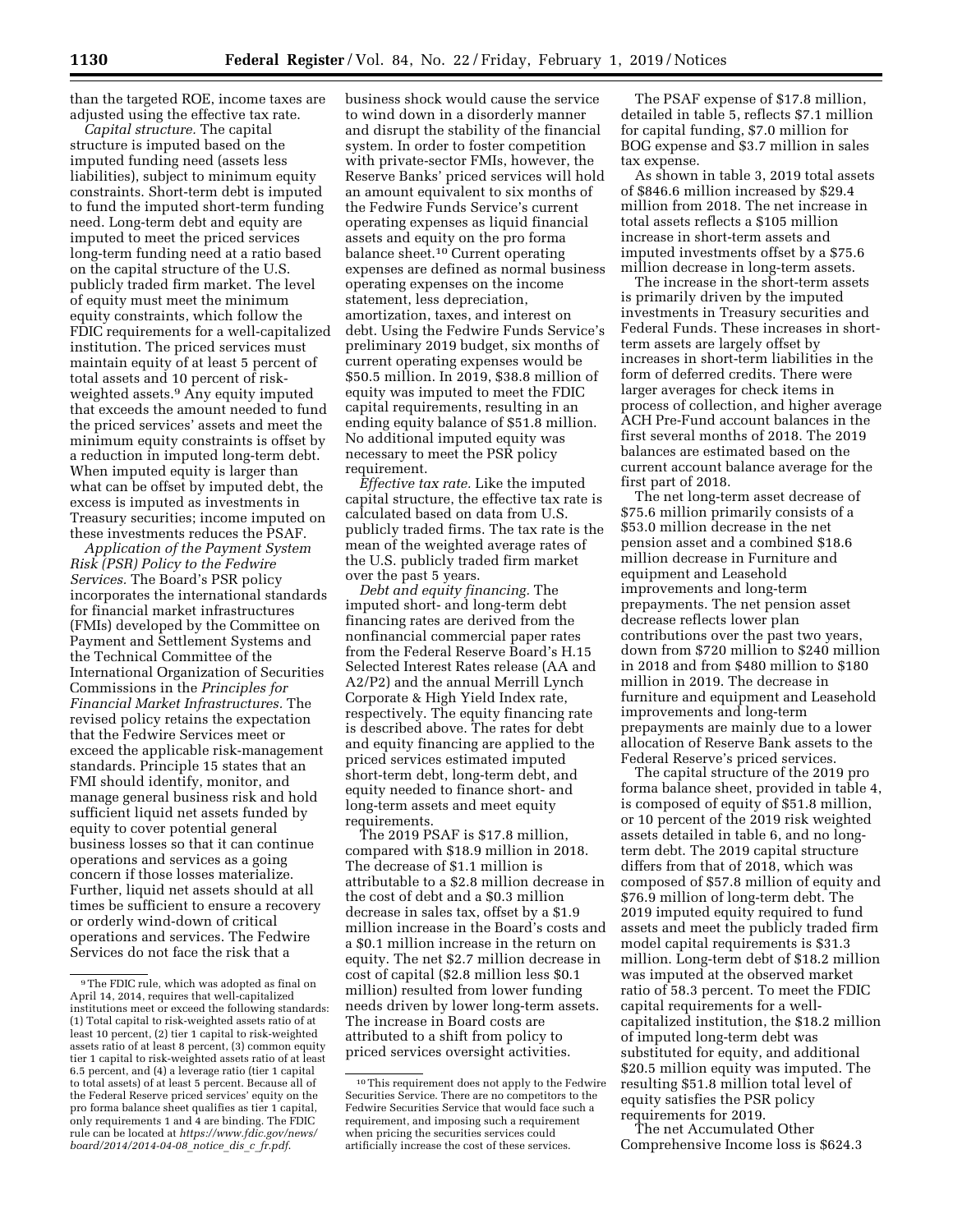million, compared with \$637.2 million in 2018. The slight decrease is primarily attributable to the actuarial gains as a result of higher than expected returns

on pension assets and a lower discount rate. AOCI is in a net loss position and does not reduce the total imputed equity required to fund priced services assets

or fulfill the FDIC equity requirements for a well-capitalized institution.

# TABLE 3—COMPARISON OF PRO FORMA BALANCE SHEETS FOR BUDGETED FEDERAL RESERVE PRICED SERVICES

[Millions of dollars—projected average for year]

|                         | 2019   | 2018   | Change |
|-------------------------|--------|--------|--------|
| Short-term assets:      |        |        |        |
|                         | \$36.7 | \$36.6 | \$0.0  |
|                         | 0.6    | 0.5    | 0.1    |
|                         | 11.1   | 13.0   | (1.9)  |
|                         | 95.0   | 87.0   | 8.0    |
|                         | 143.4  | 137.1  | 6.3    |
| Imputed investments: 12 |        |        |        |
|                         | 20.5   |        | 20.5   |
|                         | 253.0  | 174.8  | 78.2   |
|                         | 273.5  | 174.8  | 98.7   |
| Long-term assets:       |        |        |        |
|                         | 104.2  | 103.7  | 0.2    |
|                         | 32.8   | 38.9   | (6.0)  |
|                         | 87.7   | 100.3  | (12.6) |
|                         | 23.6   | 76.6   | (53.0) |
|                         | 181.4  | 185.6  | (4.1)  |
|                         | 429.7  | 505.3  | (75.6) |
|                         | 846.6  | 817.2  | 29.4   |
| Short-term liabilities: |        |        |        |
|                         | 348.0  | 261.8  | 86.2   |
|                         | 13.5   | 14.5   | (1.0)  |
|                         | 34.9   | 35.6   | (0.7)  |
| Long-term liabilities:  | 396.4  | 311.9  | 84.5   |
|                         |        | 76.9   | (76.9) |
|                         | 398.4  | 370.5  | 27.9   |
|                         |        |        |        |
|                         | 794.8  | 759.3  | 35.4   |
|                         | 51.8   | 57.8   | (6.0)  |
|                         | 846.6  | 817.2  | 29.4   |

## TABLE 4—IMPUTED FUNDING FOR PRICED-SERVICES ASSETS

[Millions of dollars]

|                                                                     | 2019         | 2018                  |
|---------------------------------------------------------------------|--------------|-----------------------|
| A. Short-term asset financing:<br>Short-term assets to be financed: |              |                       |
|                                                                     | \$36<br>، ۱  | 6.36 R<br>0.5<br>13.0 |
| Short-term payables                                                 | 48.4<br>34.9 | 50.1<br>35.6          |
| Net short-term assets to be financed                                | 13.5         | 14.5                  |

<sup>11</sup>Credit float, which represents the difference between items in process of collection and deferred credit items, occurs when the Reserve Banks debit the paying bank for transactions prior to providing credit to the depositing bank. Float is directly estimated at the service level.

forma balance sheet. Six months of the Fedwire Funds Service's projected current operating expenses is \$50.5 million. In 2019, \$38.8 million of equity was imputed to meet the regulatory capital requirements. 13 Includes the allocation of Board of Governors

assets to priced services of \$2.9 million for 2019 and \$1.1 million for 2018.

14 Includes the allocation of Board of Governors liabilities to priced services of \$0.8 million for 2019 and \$0.6 million for 2018.

15 Includes an accumulated other comprehensive loss of \$624.3 million for 2019 and \$637.2 million for 2018, which reflects the ongoing amortization of the accumulated loss in accordance with ASC 715. Future gains or losses, and their effects on the pro forma balance sheet, cannot be projected. See table 5 for calculation of required imputed equity amount.

<sup>12</sup>Consistent with the Board's PSR policy, the Reserve Banks' priced services will hold and amount equivalent to six months of the Fedwire Funds Service's current operating expenses as liquid net financial assets and equity on the pro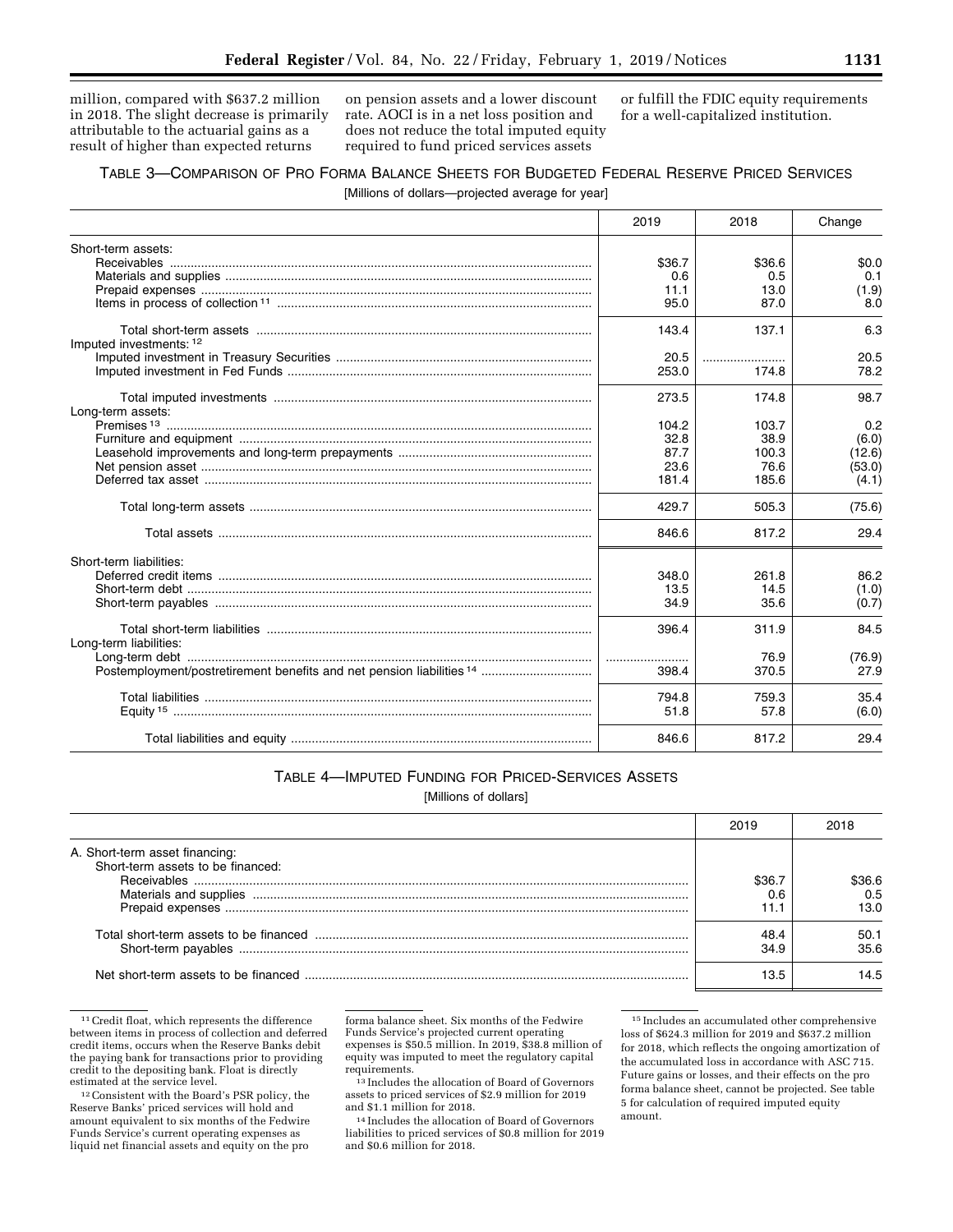# TABLE 4—IMPUTED FUNDING FOR PRICED-SERVICES ASSETS—Continued

[Millions of dollars]

|                                                                   | 2019                                   | 2018                                    |
|-------------------------------------------------------------------|----------------------------------------|-----------------------------------------|
|                                                                   | 13.5                                   | 14.5                                    |
| B. Long-term asset financing:<br>Long-term assets to be financed: |                                        |                                         |
|                                                                   | 104.2<br>32.8<br>87.7<br>23.6<br>181.4 | 103.9<br>38.9<br>100.3<br>76.6<br>185.6 |
|                                                                   | 429.7<br>398.4                         | 505.3<br>370.5                          |
|                                                                   | 31.3                                   | 134.8                                   |
|                                                                   | 51.8                                   | 76.9<br>57.8                            |
|                                                                   | 51.8                                   | 134.8                                   |

## TABLE 5—DERIVATION OF THE 2019 AND 2018 PSAF

[Dollars in millions]

|                                                              | 2019                   |        | 2018                   |         |
|--------------------------------------------------------------|------------------------|--------|------------------------|---------|
|                                                              | Debt                   | Equity | Debt                   | Equity  |
| A. Imputed long-term debt and equity:                        |                        |        |                        |         |
|                                                              | \$31.3                 | \$31.3 | \$134.8                | \$134.8 |
|                                                              | 58.3%                  | 41.7%  | 58.2%                  | 41.8%   |
| Equity adjustments: 17                                       | \$18.2                 | \$13.1 | \$78.4                 | \$56.4  |
|                                                              |                        | 51.8   |                        | 57.8    |
| Adjustment to debt and equity funding given capital require- |                        |        |                        |         |
|                                                              | (18.2)                 | 18.2   | (1.5)                  | 1.5     |
|                                                              |                        | 31.3   |                        | 57.8    |
|                                                              |                        | 20.5   |                        |         |
|                                                              |                        |        |                        |         |
|                                                              |                        | \$51.8 | \$76.9                 | \$57.8  |
| B. Cost of capital:                                          |                        |        |                        |         |
| Elements of capital costs:                                   |                        |        |                        |         |
|                                                              | $$13.5 \times 2.3\% =$ | \$0.3  | $$14.5 \times 1.3\% =$ | \$0.2\$ |
|                                                              | $3.9\% =$              |        | $76.9 \times 3.8\% =$  | 3.0     |
|                                                              | $51.8 \times 13.3\% =$ | 6.8    | $57.8 \times 11.7\% =$ | 6.7     |
|                                                              |                        |        |                        |         |
|                                                              |                        | \$7.1  |                        | \$9.9   |
| C. Incremental cost of PSR policy:                           |                        |        |                        |         |
|                                                              | $13.3\% =$             |        | $11.7\% =$             |         |
|                                                              |                        |        |                        |         |
| D. Other required PSAF costs:                                |                        |        |                        |         |
|                                                              |                        |        |                        |         |

 $^{\rm 16}$  See table 5 for calculation.

17 If minimum equity constraints are not met after imputing equity based on the capital structure observed in the market, additional equity is imputed to meet these constraints. The long-term funding need was met by imputing long-term debt and equity based on the capital structure observed in the market (see tables 4 and 6). In 2019, the amount of imputed equity met the minimum equity requirements for risk-weighted assets.

18Equity adjustment offsets are due to a shift of long-term debt funding to equity in order to meet FDIC capital requirements for well-capitalized institutions.

 $^{\rm 19}\,$  Additional equity in excess of that needed to fund priced services assets is offset by an asset balance of imputed investments in treasury securities.

20 Imputed short-term debt and long-term debt are computed at table 4.

21The 2019 ROE is equal to a risk-free rate plus a risk premium (beta \* market risk premium). The 2019 after-tax CAPM ROE is calculated as 2.01% +  $(1.0 * 8.32\%) = 10.33\%$ . Using a tax rate of 22.2%, the after-tax ROE is converted into a pretax ROE, which results in a pretax ROE of (10.33%/  $(1-22.2\%)$  = 13.27%. Calculations may be affected

by rounding.

 $\rm ^{22}$  If minimum equity constraints are not met after imputing equity based on all other financial statement components, additional equity is imputed to meet these constraints. Additional equity imputed to meet minimum equity requirements is invested solely in Treasury securities. The imputed investments are similar to those for which rates are available on the Federal Reserve's H.15 statistical release, which can be located at *[http://](http://www.federalreserve.gov/releases/h15/data.htm) [www.federalreserve.gov/releases/h15/data.htm.](http://www.federalreserve.gov/releases/h15/data.htm)* 

23The investments are imputed based on the amounts arising from the collection of items prior to providing credit according to established availability schedules.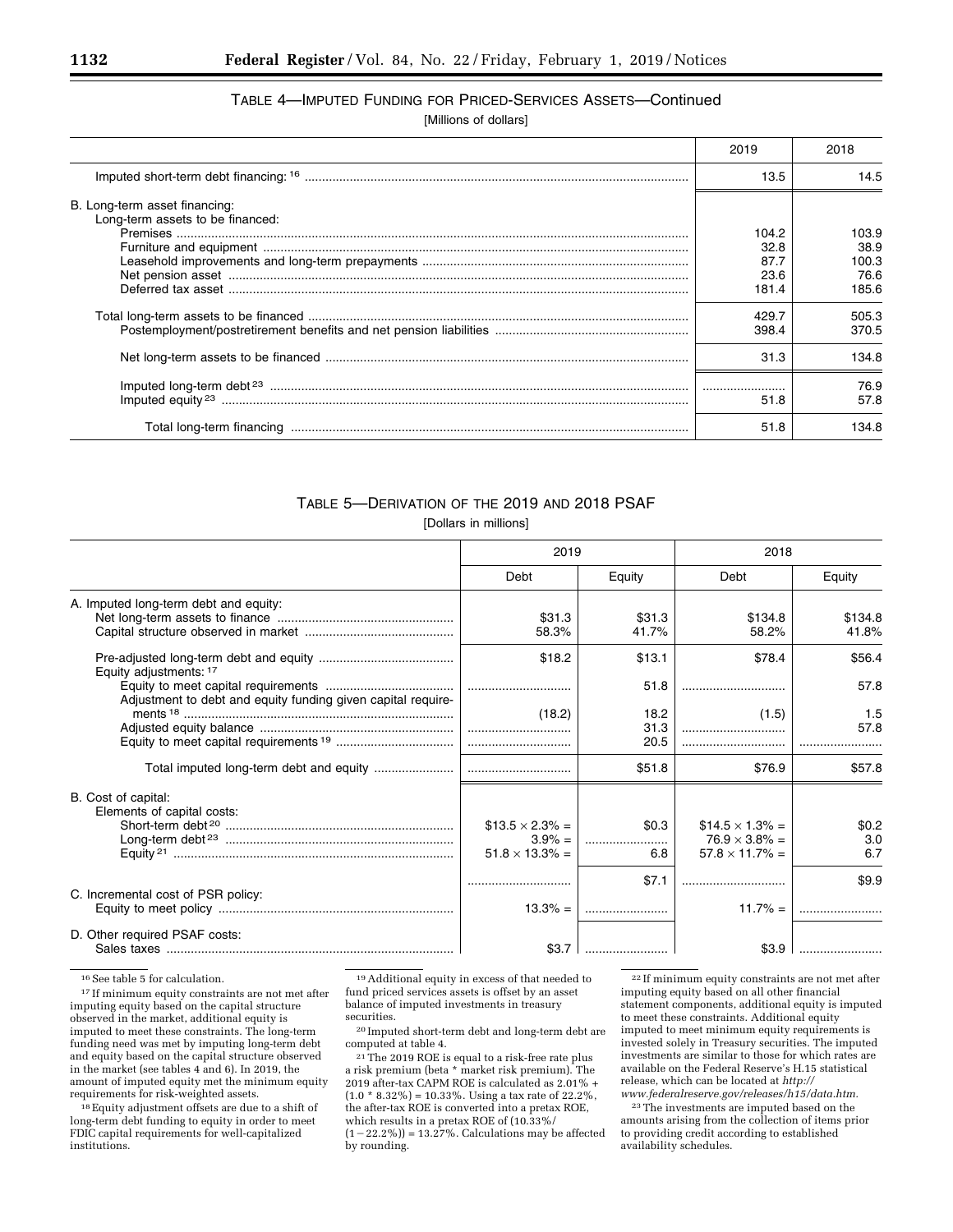## TABLE 5—DERIVATION OF THE 2019 AND 2018 PSAF—Continued

[Dollars in millions]

|                                | 2019     |                       | 2018 |                       |
|--------------------------------|----------|-----------------------|------|-----------------------|
|                                | Debt     | Equity                | Debt | Eauity                |
|                                | 7.0      |                       | 5.1  |                       |
|                                |          | 10.7                  |      | 9.0                   |
|                                |          | \$17.8                |      | \$18.9                |
| E. Total PSAF:<br>F. Tax rates | <br><br> | 2.1%<br>3.3%<br>22.2% | <br> | 2.3%<br>4.1%<br>22.7% |

## TABLE 6—COMPUTATION OF 2019 CAPITAL ADEQUACY FOR FEDERAL RESERVE PRICED SERVICES [Dollars in millions]

|                      | Assets | Risk<br>weight | Weighted<br>assets |
|----------------------|--------|----------------|--------------------|
| Imputed investments: |        |                |                    |
|                      | \$20.5 |                |                    |
|                      | 253.0  | 0.2            | \$50.6             |
|                      | 273.5  |                | 50.6               |
|                      | 36.7   | 0.2            | 7.3                |
|                      | 0.6    | .0             | 0.6                |
|                      | 11.1   | 1.0            | 11.1               |
|                      | 95.0   | 0.2            | 19.0               |
|                      | 104.2  | $\Omega$       | 104.2              |
|                      | 32.8   | 0. ا           | 32.8               |
|                      | 87.7   | .0             | 87.7               |
|                      | 23.6   | 1.0            | 23.6               |
|                      | 181.4  | 1.0            | 181.4              |
| Total                | 846.6  |                | 518.3              |
| Imputed equity:      |        |                |                    |
|                      | 10.0%  |                |                    |
|                      | 6.1%   |                |                    |
|                      |        |                |                    |

C. *Check Service*—Table 7 shows the 2017 actual, 2018 estimated, and 2019

budgeted cost-recovery performance for the commercial check service.

TABLE 7—CHECK SERVICE PRO FORMA COST AND REVENUE PERFORMANCE

[Dollars in millions]

| Year | Revenue                 | Total expense           | Net income<br>(ROE) | <b>Targeted ROE</b> | Recovery rate<br>after targeted<br>ROE<br>(% ) |
|------|-------------------------|-------------------------|---------------------|---------------------|------------------------------------------------|
|      |                         |                         | [1 – 2]             |                     | $[1/(2 + 4)]$                                  |
|      | 142.0<br>133.2<br>128.3 | 131.3<br>129.5<br>124.8 | 10.7<br>3.8<br>3.4  | 4.۱<br>1.5<br>1.5   | 107.0<br>101.7<br>101.5                        |

1. *2018 Estimate*—The Reserve Banks estimate that the check service will recover 101.7 percent of total expenses and targeted ROE, compared with a 2018 budgeted recovery rate of 101.6 percent. The expected decline in check volumes processed by the Reserve

Banks continues to influence the check service's cost recovery.

Through August, total commercial forward and total commercial return check volumes were 7.6 percent and 7.2 percent lower, respectively, than they were during the same period last year.

Consistent with anticipated fourthquarter declines, for full-year 2018, the Reserve Banks estimate that their total forward check volume will decline 7.6 percent (compared with a budgeted decline of 4.7 percent) and their total return check volume will decline 7.7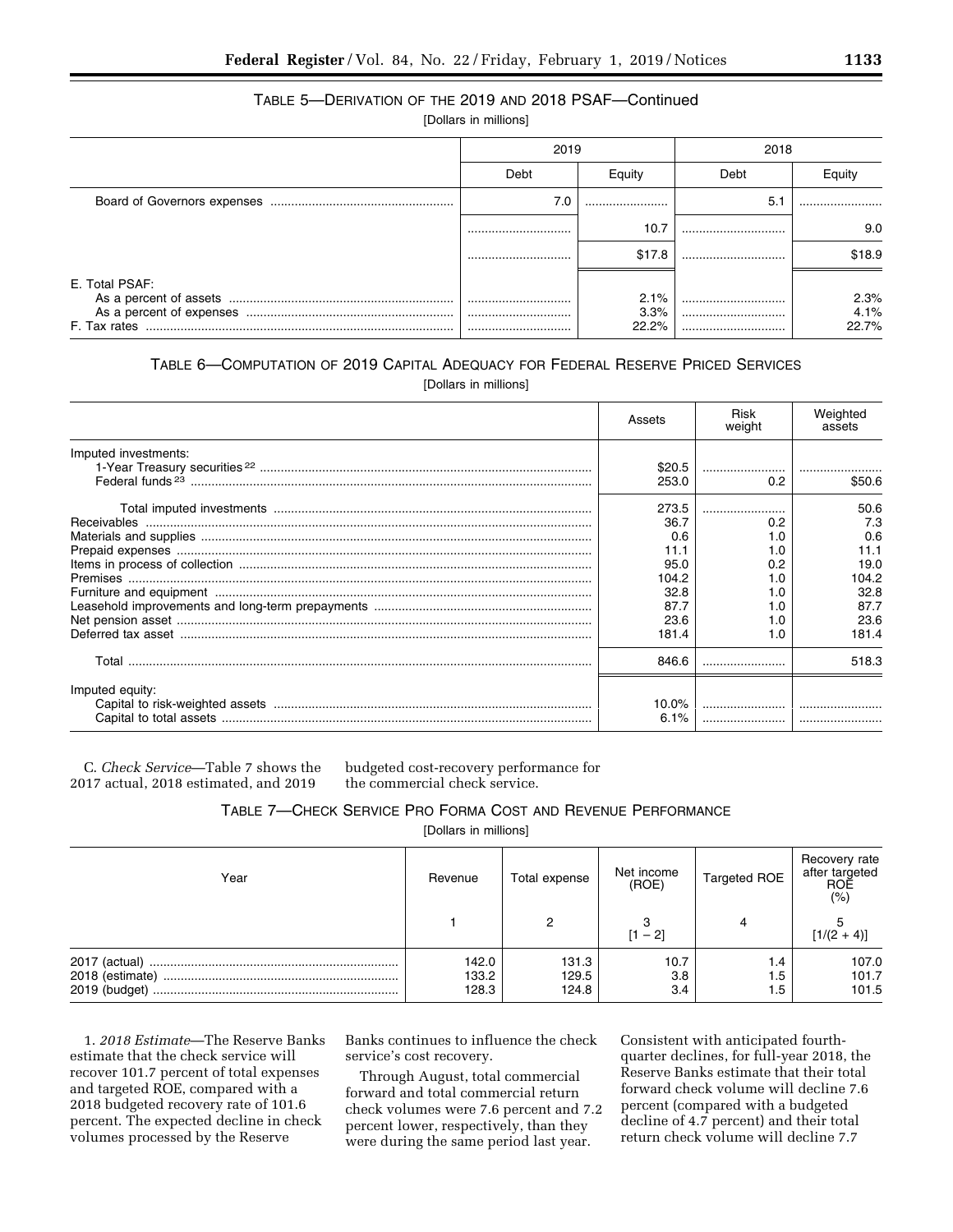percent (compared with a budgeted decline of 3.5 percent) from 2017 levels.24 While these volume declines will affect budgeted total revenue, the Reserve Banks estimate that total expenses will also be lower given the decline in those expenses directly correlated with volumes as well as the continued recognition of operational efficiencies. This has allowed for close alignment between budgeted and estimated 2018 cost recovery.

2. *2019 Pricing*—The Reserve Banks expect the check service to recover 101.5 percent of total expenses and targeted ROE in 2019. The Reserve Banks project revenue to be \$128.3 million, a decline of 3.7 percent from the 2018 estimate. This decline is driven in part by anticipated accelerating decline in the overall number of checks

written, as well as by competition from correspondent banks, aggregators, and direct exchanges.25 Total expenses for the check service are projected to be \$124.8 million, a decrease of \$4.7 million, or 3.6 percent, from 2018 expenses, primarily because of reduced operating costs, including cost savings associated with the Reserve Banks' customer support services.

The Reserve Banks evaluate and set tier assignments annually based on changes in the volume of items received by endpoints. In 2019, the Reserve Banks will reassign the tier placement of 1,116 forward and 240 return endpoints in the FedForward and FedReturn products, respectively.26 Based on these 2019 tier assignments, the Reserve Banks will increase the FedForward Premium Daily Fee A, B, and C per item

fees by \$0.001 for Tier 3 and \$0.003 for Tier 4, while also increasing to the Premium Daily Fee C daily fixed fee by \$200, from \$3,500 to \$3,700. These price increases are intended to better align pricing between premium daily and standard deposit options.

The Reserve Banks will also lower the average daily forward receipt and return volume thresholds by approximately 6.0 percent for tiers 1, 2, 3, and 4 for FedForward® and FedReturn® image cash letter and daily fee deposit options based on the 2019 tier assignments.27 These changes are intended to account for the anticipated continued decline in check deposit volumes. Tables 8, 9, 10, and 11 show the 2018 volume thresholds and the 2019 thresholds for the four tiered pricing structures.

### TABLE 8—FEDFORWARD STANDARD DEPOSIT TIER VOLUME THRESHOLDS

[Applicable to Standard ICL, Premium ICL, Deferred ICL, Dollar-Culled ICL, Endpoint-Culled ICL, Standard Daily Fee A, and Standard Daily Fee *B deposit options*]

| Tier | 2018 Average daily forward receipt volume items/day | 2019 Average daily forward receipt volume items/day                     |
|------|-----------------------------------------------------|-------------------------------------------------------------------------|
|      |                                                     | Over 61,000.<br>$ 9,401 - 61,000.$<br>$ 700 - 9.400 $<br>Less than 700. |

#### TABLE 9—FEDFORWARD PREMIUM DAILY DEPOSIT OPTION TIER VOLUME THRESHOLDS

[*Applicable to Premium Daily Fee A, Premium Daily Fee B, and Premium Daily Fee C deposit options*]

| Tier | 2018 Average daily forward receipt volume items/day | 2019 Average daily forward receipt volume items/day                     |
|------|-----------------------------------------------------|-------------------------------------------------------------------------|
|      |                                                     | See explanation below.*<br>Over 23.500.<br>700-3,100.<br>Less than 700. |

*\* Tier 0 consists of financial institutions that meet both of the following criteria:* 

*1. Less than 10 percent of their Reserve Bank forward receipt volume was deposited with the Reserve Banks by Premium Daily Fee depositors during the sample period, and* 

*2. Their average daily Reserve Bank forward receipt volume exceeded 150 items per day during the sample period.* 

*Tier 0 is intended to be a transitional tier: Once a financial institution is assigned to tier 1–4 or the substitute check tier, it cannot be assigned to tier 0.* 

## TABLE 10—FEDRETURN STANDARD DEPOSIT TIER VOLUME THRESHOLDS [*Applicable to Standard ICL deposit option*]

| Tier | 2018 Average daily return receipt volume items/day | 2019 Average daily return receipt volume items/day |
|------|----------------------------------------------------|----------------------------------------------------|
|      |                                                    | $94 - 940.$<br>Less than $94.$                     |

24Total Reserve Bank forward check volumes are expected to be 4.8 billion in 2018. Total Reserve Bank return check volumes are expected to be 28.9

 $\rm ^{25}$  The Reserve Banks estimate that total commercial forward check volumes in 2019 will decline 8.5 percent, to 4.4 billion, and total commercial return check volumes will decline 7.5<br>percent, to 26.7 million in 2019.

<sup>26</sup> The tiers for 2019 are available at *[https://](https://www.frbservices.org/resources/fees/check-2019.html) [www.frbservices.org/resources/fees/check-](https://www.frbservices.org/resources/fees/check-2019.html)[2019.html.](https://www.frbservices.org/resources/fees/check-2019.html)* 

27As part of the Reserve Banks' 2016 restructured FedForward and FedReturn fee schedules, the Reserve Banks use a volume-based tiered pricing structure to determine per-item fees based on the average daily receipt or return volume an endpoint receives from chartered institutions through the Reserve Banks. Tiers for the three premium variations of the Reserve Banks' daily subscription fee deposit options (FedForward Premium Daily Fee A, B, and C) are based only on volume received by the Reserve Banks' top 15 customers, which represent the likely users of the deposit options.

These premium daily fee options include a fifth tier, Tier 0, composed of routing numbers for which the Reserve Banks currently receive little to no volume from the specified subset of Reserve Bank customers (and which therefore cannot currently be assigned to the other tiers with sufficient predictability). Tier 0 is evaluated annually, along with all other tiers and endpoints, and endpoints cannot be placed in Tier 0 if they have previously been assigned to one of the other tiers.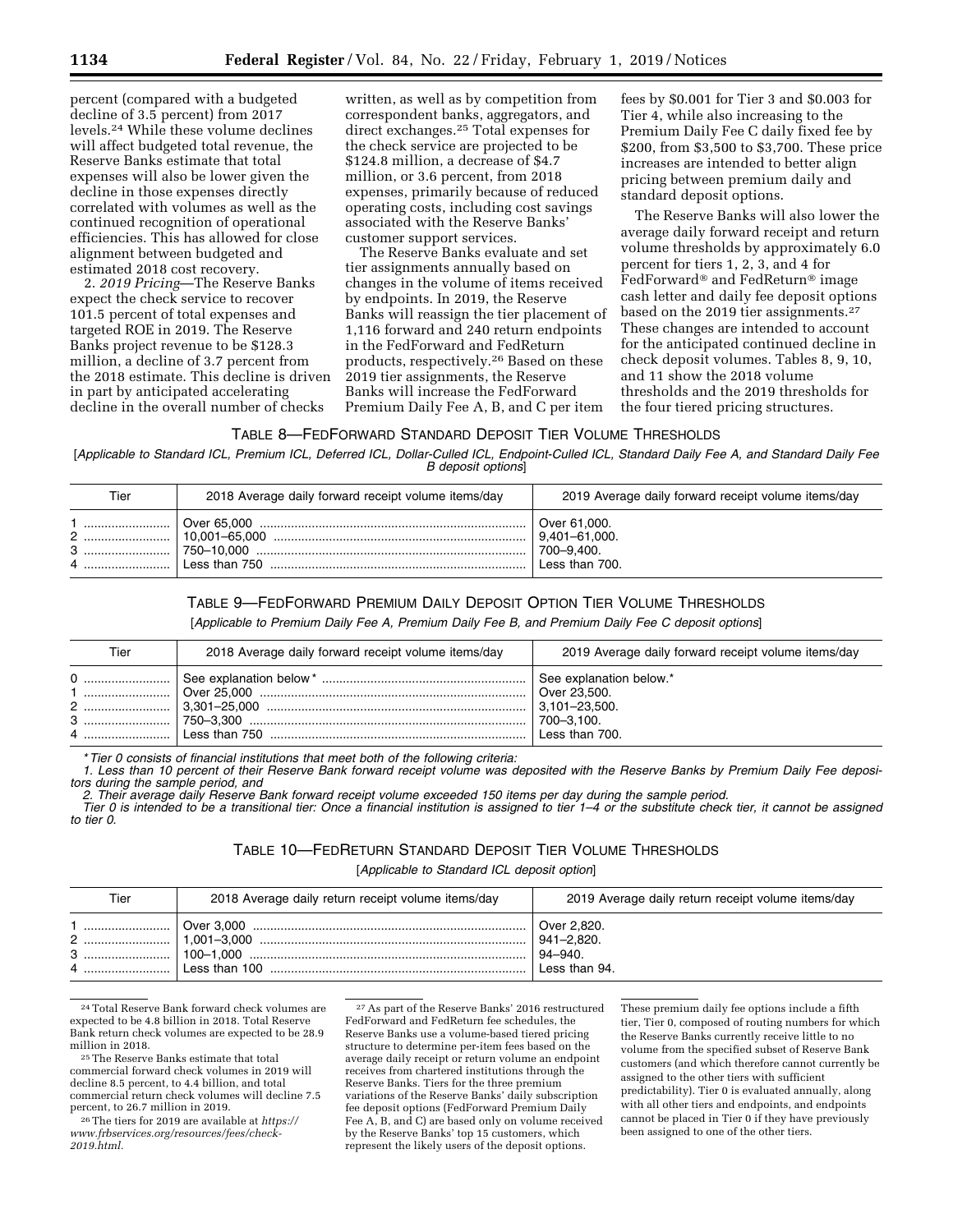| TABLE 11-FEDRETURN PREMIUM DAILY DEPOSIT OPTION TIER VOLUME THRESHOLDS |                                                    |  |  |
|------------------------------------------------------------------------|----------------------------------------------------|--|--|
|                                                                        | [Applicable to Premium Daily Fee A deposit option] |  |  |

| Tier | 2018 Average daily return receipt volume items/day    | 2019 Average daily return receipt volume items/day      |
|------|-------------------------------------------------------|---------------------------------------------------------|
|      | l 501–1.500 …………………………………………………………………………   471–1.410. | See explanation below.*<br>$94 - 470.$<br>Less than 94. |

*\* Tier 0 consists of financial institutions with less than 10 percent of their Reserve Bank return receipt volume deposited with the Reserve Banks by Premium Daily Fee depositors during the sample period.* 

*Tier 0 is intended to be a transitional tier: once a financial institution is assigned to tier 1–4 or the substitute check tier, it cannot be assigned to tier 0.* 

The Reserve Banks will increase cash letter fees by \$0.50 for all deadlines on the FedForward Standard, Deferred, Dollar-Culled, and Endpoint-Culled image cash letters and FedReturn Standard image cash letters. The Reserve Banks will also increase the FedReceipt Premium Delivery 8:00 a.m. EST target per-item fee by \$0.006 and the Premium Delivery 10:00 a.m. target and 12:00 noon target per-item fees by \$0.002.28 Further, the Reserve Banks will increase FedReceipt Electronic

Reject Repair fees by \$0.05, increasing the Basic repair fee from \$0.15 per item to \$0.20 per item and increasing the Premium repair fee from \$0.25 per item to \$0.30 per item. Together, these changes are intended to facilitate longerterm cost recovery for the check service by increasing the proportion of fixed revenue while still providing price stability for customers in light of the anticipated continued decline in check volumes.

The Reserve Banks will continue increasing fees to encourage depositors to shift volume away from legacy paperrelated products in light of today's electronic check-processing environment. Specifically, the Reserve Banks will increase all fees for the FedImage product and certain truncation fees by approximately 10.0 percent.29 Table 12 shows the 2019 FedImage and Electronic Check Services fees.

## TABLE 12—FEDIMAGE AND ELECTRONIC CHECK SERVICES AND FEES

|                                      | Fixed fee      | Per item fee |
|--------------------------------------|----------------|--------------|
| Image Archive:                       |                |              |
|                                      |                | \$0.0090     |
|                                      |                | 0.0212       |
|                                      |                | 0.0011       |
|                                      |                | 0.0013       |
|                                      |                | 0.0020       |
|                                      |                | 0.0012       |
|                                      |                | 0.0121       |
|                                      |                | 0.0121       |
|                                      |                | 0.0121       |
| <b>Extended RAID Storage</b>         |                |              |
|                                      |                | 0.0010       |
|                                      |                | 0.0024       |
|                                      |                | 0.0061       |
| Image Retrievals:                    |                |              |
|                                      |                | 0.4300       |
| Retrievals to email via FedLine Web: |                |              |
|                                      |                | 0.4300       |
|                                      |                | 0.4300       |
|                                      |                | 0.4300       |
|                                      |                | 0.0026       |
|                                      |                | 7.2500       |
| Image Delivery:                      |                |              |
| <b>Physical Media:</b>               |                |              |
|                                      | \$18.15/CD-ROM | 0.0190       |
|                                      | \$18.15/CD-ROM | 0.1200       |
| Truncation:                          |                |              |
|                                      |                | 0.0110       |
|                                      |                | 1.2700       |

Finally, the Reserve Banks will introduce two new fees as incentives to financial institutions to reduce errors in

28The 8:00 a.m. delivery target is expressed in eastern time, while the 10:00 a.m. and 12:00 noon targets are local time.

adjustment case submissions. The Reserve Banks will introduce a \$0.50 fee for encoding error and duplicate

payment adjustment cases caused by the depositary bank's incorrect encoding or duplicate deposit of an item. The

<sup>29</sup>Because of rounding, the individual price increases range from 8.3 percent to 12.5 percent.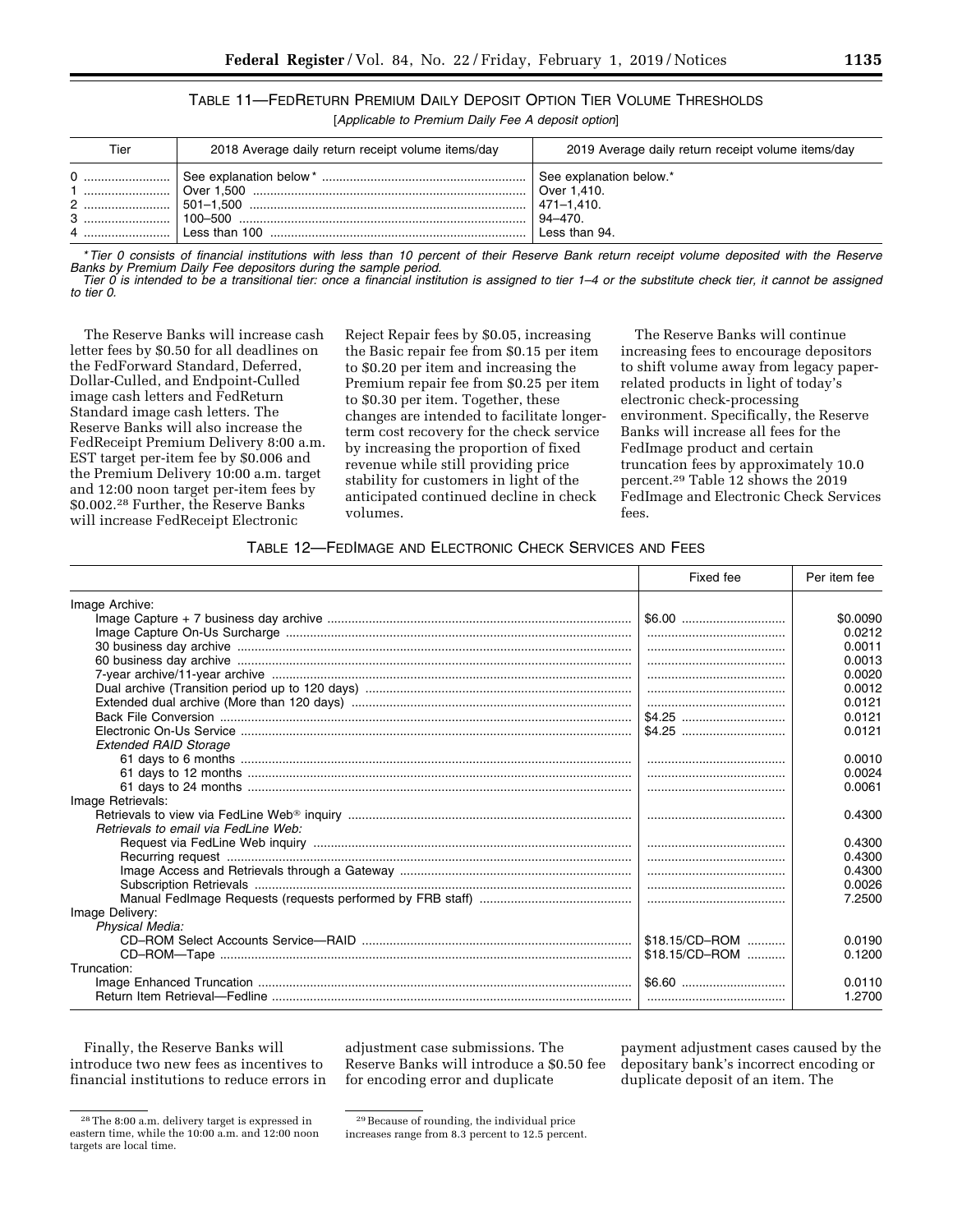Reserve Banks will also introduce a \$2.50 fee for automated adjustment case types that require manual intervention by Reserve Bank staff because of error on the part of the adjusting bank.30 These new fees are intended to help

drive efficiencies throughout the industry's check collection process by providing an incentive to financial institutions to improve the quality of their check deposit processing. In addition, the \$2.50 fee will cover the

staffing costs associated with manually handling cases that should have been automatically resolved. Table 13 shows the 2019 fees under Quality Improvement Initiatives for Electronic Check Collection.

## TABLE 13—QUALITY IMPROVEMENT INITIATIVES

| Product | Per case/<br>item fee |
|---------|-----------------------|
|         | \$0.50                |
|         | 2.50                  |
|         | 15.00                 |

The Reserve Banks estimate that the announced price changes will result in a 4.0 percent average price increase for check customers.

The primary risks to the Reserve Banks' ability to achieve budgeted 2019

cost recovery for the check service include greater-than-expected declines in check volume due to the general reduction in check writing and increased competition from correspondent banks, aggregators, and

direct exchanges, which would result in lower-than-anticipated revenue.

D. *FedACH Service*—Table 14 shows the 2017 actual, 2018 estimate, and 2019 budgeted cost-recovery performance for the commercial FedACH service.

| TABLE 14—FEDACH SERVICE PRO FORMA COST AND REVENUE PERFORMANCE |  |
|----------------------------------------------------------------|--|
|----------------------------------------------------------------|--|

[Dollars in millions]

| Year                             | Revenue                 | Total expense           | Net income<br>(ROE)  | <b>Targeted ROE</b> | Recovery rate<br>after targeted<br>ROE<br>(% ) |
|----------------------------------|-------------------------|-------------------------|----------------------|---------------------|------------------------------------------------|
|                                  |                         |                         | [1 – 2]              |                     | $[1/(2 + 4)]$                                  |
| 2018 (estimate)<br>2019 (budget) | 141.3<br>149.2<br>152.0 | 140.0<br>150.4<br>147.4 | 1.3<br>$-1.2$<br>4.6 | 6.،<br>1.9<br>1.9   | 99.8<br>98.0<br>101.8                          |

1. *2018 Estimate*—The Reserve Banks estimate that the FedACH service will recover 98.0 percent of total expenses and targeted ROE, compared with a 2018 budgeted recovery rate of 96.1 percent. Through August, FedACH commercial origination and receipt volume was 7.5 percent higher than it was during the same period last year. For full-year 2018, the Reserve Banks estimate that FedACH commercial origination and receipt volume will increase 6.1 percent from 2017 levels, in line with the budgeted increase of 5.2 percent. However, investment costs associated with the multiyear technology initiative to modernize the FedACH processing platform are driving the overall under recovery rate.

2. *2019 Pricing*—The Reserve Banks expect the FedACH service to recover

101.8 percent of total expenses and targeted ROE in 2019. FedACH commercial origination and receipt volume is projected to grow 3.3 percent, which, combined with anticipated incremental revenue from new services, is expected to contribute to an increase of \$2.8 million in total revenue from the 2018 estimate. Total expenses are projected to decrease \$3.0 million from 2018 expenses, primarily because of the reduction in costs associated with the development and expected completion in 2019 of the new FedACH technology platform.

The Reserve Banks will introduce a new Exception Resolution Service that provides an automated means for participants to manage ACH exceptions for entries settled through FedACH.32 The Reserve Banks expect that

automation of exception cases will improve efficiency of FedACH payments by streamlining existing timeconsuming manual processes that banks use to manage exception cases. The Service is optional; customers will be able to originate an exception case directly through FedLine, through a third-party agent on their behalf, or through a Federal Reserve Bank on their behalf.

The Reserve Banks will not change fees for existing FedACH priced services.

The primary risks to the Reserve Banks' ability to achieve budgeted 2019 cost recovery for the FedACH service are unanticipated cost overruns associated with the FedACH technology modernization project and unanticipated volume reductions.

<sup>30</sup>This fee is charged to a financial institution that provides incorrect or incomplete information when opening an adjustment case with the Reserve Banks. The fee is only applicable to adjustment cases that would have resolved automatically had the case been submitted correctly (investigation types ENC, PAID, NCH, DISP, SOR and LNE).

<sup>31</sup>This existing fee was previously located in the FedReturn section of the Electronic Check Collection Fee.

<sup>32</sup>Specifically, the service is designed to handle disputes, notifications, questions, or requests for additional information from a financial institution either for their own use or on behalf of their account holder. Eight of the most common exception requests between financial institutions will be able to be managed through the service initially: (1) Written statement of unauthorized debit copy, (2) converted check copy, (3) ODFI request for return, (4) RDFI request for late return

acceptance, (5) request for proof of debit authorization, (6) originator contact information, (7) payment trace request, and (8) general inquiries (used to contact another institution for information exchange).

The ERS product will not be available to customers on January 2nd, 2019.The Reserve Banks will provide notice to customers, regarding the availability of the product, once an implementation date has been determined.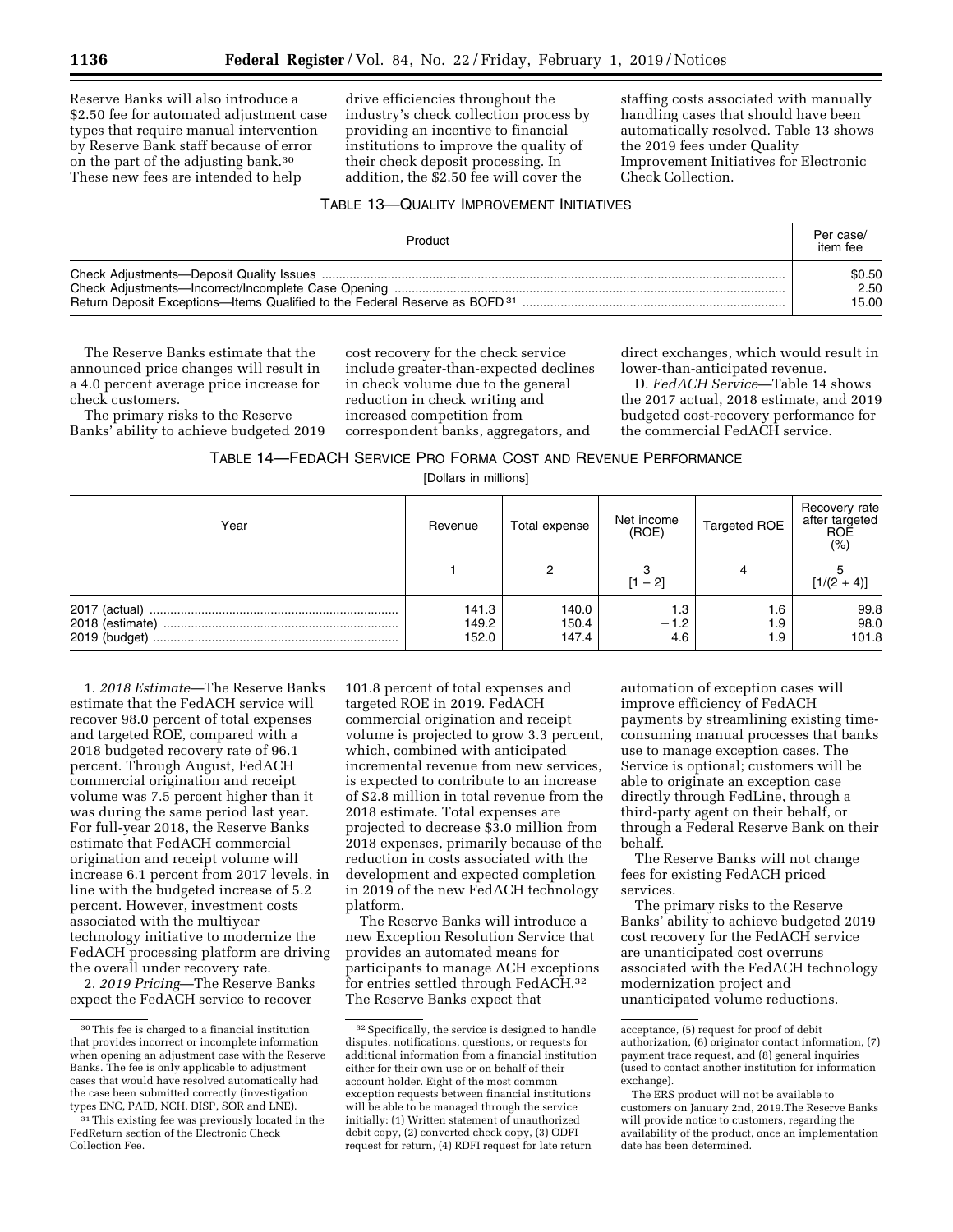E. *Fedwire Funds and National Settlement Services*—Table 15 shows the 2017 actual, 2018 estimate, and 2019 budgeted cost-recovery performance for

the Fedwire Funds and National Settlement Services.

TABLE 15—FEDWIRE FUNDS AND NATIONAL SETTLEMENT SERVICES PRO FORMA COST AND REVENUE PERFORMANCE [Dollars in millions]

| Year                             | Revenue                 | Total expense           | Net income<br>(ROE) | <b>Targeted ROE</b> | Recovery rate<br>after targeted<br>ROE<br>(%) |
|----------------------------------|-------------------------|-------------------------|---------------------|---------------------|-----------------------------------------------|
|                                  |                         |                         | [1 – 2]             |                     | $[1/(2 + 4)]$                                 |
| 2018 (estimate)<br>2019 (budget) | 129.7<br>132.2<br>133.6 | 120.8<br>124.4<br>131.1 | 8.9<br>7.8<br>2.5   | 1.3<br>1.5<br>1.6   | 106.2<br>105.0<br>100.7                       |

1. *2018 Estimate*—The Reserve Banks estimate that the Fedwire Funds and National Settlement Services will recover 105.0 percent of total expenses and targeted ROE, compared with a 2018 budgeted recovery rate of 103.9 percent. Through August, Fedwire Funds Service online volume was 5.1 percent higher than it was during the same period last year. For full-year 2018, the Reserve Banks estimate that Fedwire Funds Services online volume will increase 3.2 percent from 2017 levels, compared with the 0.8 percent volume decrease that had been budgeted. Through August, the National Settlement Service (NSS) settlement file volume was 3.6 percent higher than it was during the same period last year, and settlement entry volume was 1.1 percent higher. For the full year, the Reserve Banks estimate that settlement file volume will increase 1.5 percent (in

line with a budgeted increase of 1.3 percent) and settlement entry volume will decrease 2.3 percent from 2017 levels (compared with a budgeted 0.7 percent increase).

2. *2019 Pricing*—The Reserve Banks expect the Fedwire Funds and National Settlement Services to recover 100.7 percent of total expenses and targeted ROE. Revenue is projected to be \$133.6 million, an increase of 1.1 percent from the 2018 estimate. The Reserve Banks project total expenses to be roughly \$6.7 million higher than 2018 expenses, primarily reflecting investments in new initiatives to improve resiliency and operational functionality.

The Reserve Banks will increase the offline send surcharge and offline receive surcharge for the Fedwire Funds Service from \$60.00 to \$65.00 in order to offset project costs related to the automation of Office of Foreign Asset

Control (OFAC) screening within the offline process. The Reserve Banks estimate that the price changes, along with an expected increase in incentive discount-eligible volume, will ultimately result in an overall 2.0 percent average price increase for Fedwire Funds customers.

The Reserve Banks will not change NSS fees for 2019.

The primary risk to the Reserve Banks' ability to achieve budgeted 2019 cost recovery for these services is an overrun in costs from new initiatives to improve resiliency and operational functionality. Unanticipated decreases in volume may also negatively impact cost recovery.

F. *Fedwire Securities Service*—Table 16 shows the 2017 actual, 2018 estimate, and 2019 budgeted costrecovery performance for the Fedwire Securities Service.33

TABLE 16—FEDWIRE SECURITIES SERVICE PRO FORMA COST AND REVENUE PERFORMANCE

[Dollars in millions]

| Year          | Revenue              | Total expense        | Net income<br>(ROE)     | Targeted ROE      | Recovery rate<br>after targeted<br>ROE<br>(% ) |
|---------------|----------------------|----------------------|-------------------------|-------------------|------------------------------------------------|
|               |                      |                      | $[1 - 2]$               |                   | $[1/(2 + 4)]$                                  |
| 2019 (budget) | 28.6<br>27.1<br>26.4 | 27.3<br>27.7<br>27.5 | 1.3<br>$-0.7$<br>$-1.1$ | 0.3<br>0.3<br>0.3 | 103.6<br>96.5<br>94.7                          |

1. *2018 Estimate*—The Reserve Banks estimate that the Fedwire Securities Service will recover 96.5 percent of total expenses and targeted ROE, compared with a 2018 budgeted recovery rate of 97.6 percent. The Reserve Banks estimate revenue to be \$27.1 million, a

decrease of 5.3 percent from the 2018 budget. Total expenses are projected to be \$27.7 million for full-year 2018, an increase of 1.7 percent from the 2018 budget.

Through August, Fedwire Securities Service online agency transfer volume

was 2.3 percent lower than it was during the same period last year. For full-year 2018, the Reserve Banks estimate that Fedwire Securities Service online agency transfer volume will decline 4.8 percent from 2017 levels, compared with a budgeted decline of

<sup>33</sup>The Reserve Banks provide transfer services for securities issued by the U.S. Treasury, federal government agencies, government-sponsored enterprises, and certain international institutions. The priced component of this service, reflected in

this memorandum, consists of revenues, expenses, and volumes associated with the transfer of all non-Treasury securities. For Treasury securities, the U.S. Treasury assesses fees for the securities transfer component of the service. The Reserve

Banks assess a fee for the funds settlement component of a Treasury securities transfer; this component is not treated as a priced service.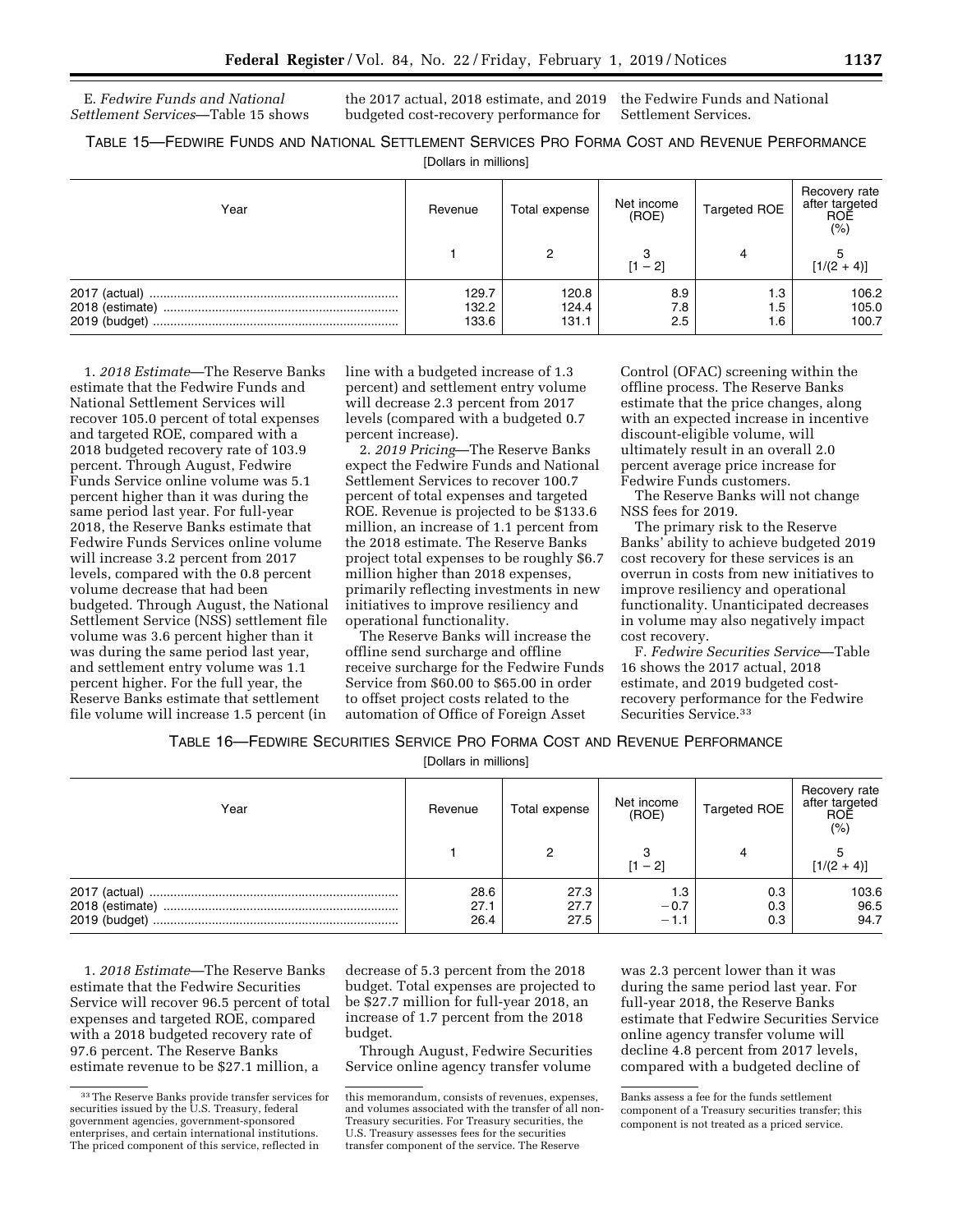15.4 percent. This decrease in online agency transfer volume primarily reflects two market trends. First, a continuation of interest rate increases in 2018 has led to a decrease in mortgage refinance volume and issuance, which in turn has led to a decrease in settlement activity for agency mortgagebacked securities over Fedwire Securities. Second, JP Morgan Chase (JPMC) has recently completed its exit from the broker-dealer services business, resulting in Bank of New York Mellon generally serving as the sole clearing bank for government securities. As a result of this market shift, online agency transfer volume is expected to decrease through year-end 2018. These structural changes within the government securities clearing and settlement market are expected to continue to affect online transfer volumes through 2019.

For full-year 2018, volumes for the Fedwire Securities' two largest revenuegenerating services—account maintenance and issue maintenance are expected to decline from 2017 levels. Through August, account maintenance volume was 5.3 percent lower than it was during the same period last year. For full-year 2018, the Reserve Banks estimate that account maintenance volume will decline 5.0 percent from 2017 levels, compared with a budgeted decline of 3.2 percent. The higher-than-expected account maintenance volume decline is largely the result of joint custody account closures. Through August, the number of agency issues maintained was 3.9 percent lower than it was during the same period last year. For full-year 2018, the Reserve Banks estimate that the number of agency issues maintained will decline 4.7 percent from 2017 levels, compared with a budgeted decline of 1.4 percent.

2. *2019 Pricing*—The Reserve Banks expect the Fedwire Securities Service to recover 94.7 percent of total expenses and targeted ROE in 2019. Revenue is projected to be \$26.4 million, a decrease of 2.6 percent from the 2018 estimate. The Reserve Banks also project that 2019 expenses will remain relatively flat, decreasing by \$0.2 million from the 2018 estimate. Significant drivers of 2019 operating costs include investments to advance new initiatives to improve resiliency and operational functionality.

As JPMC finalizes its reallocation of holdings and ongoing market changes reach steady state, the Reserve Banks project that online agency transfer volume will remain relatively flat, with a slight increase of 0.8 percent in 2019. Additionally, the volume of accounts

maintained will likely decrease 5.6 percent, and the volume of agency issues maintained will likely decrease 15.5 percent.34 Account maintenance volume is expected to continue to decline in 2019 because of ongoing joint custody account closures driven by state-level collateral program changes. Issue maintenance volume is expected to decline because of cost allocation adjustments necessitated by the completion of the Fedwire Modernization Program, and new securities related to the Federal Home Loan Mortgage Corporation's securities exchange program in advance of the Federal Housing Finance Agency's Single Security Initiative.

The Reserve Banks will increase the online agency transfer fee from \$0.77 to \$0.98. Processing costs for online agency transfers and online Treasury transfers are nearly identical, yet the corresponding fees are different; therefore, the fee change is intended to bring the two fees into better alignment.35 Additionally, the Reserve Banks will increase the automated claims adjustment processing fee from \$0.80 to \$1.00. This fee increase will offset costs associated with the automated claims adjustment processing expansion project, which is scheduled to go live at year-end 2019. The Reserve Banks estimate that the combined price changes will result in a 6.0 percent average price increase for Fedwire Securities customers.

The primary risks to the Reserve Banks' ability to achieve budgeted 2019 cost recovery for these services are lower-than-expected volume resulting from the pace of structural changes in government securities clearing and settlement, and higher-than-expected costs from new initiatives to improve resiliency and operational functionality.

G. *FedLine Access*—The Reserve Banks charge fees for the electronic connections that depository institutions use to access priced services and allocate the costs and revenue associated with this electronic access to the various priced services. There are currently six FedLine channels through which customers can access the Reserve Banks' priced services: FedMail,

FedLine Exchange, FedLine Web, FedLine Advantage, FedLine Command, and FedLine Direct.36 The Reserve Banks bundle these channels into eleven FedLine packages, described below, that are supplemented by a number of premium (or à la carte) access and accounting information options. In addition, the Reserve Banks offer FedComplete packages, which are bundled offerings of FedLine connections and a fixed number of FedACH, Fedwire Funds, and Check 21 enabled transactions.

Eight attended access packages offer manual access to critical payment and information services via a web-based interface. The FedMail package provides access to basic information services via email, while the two FedLine Exchange packages are designed to provide certain services, such as the E-Payments Routing Directory, to customers that otherwise do not use FedLine for any payment services. The two FedLine Web packages offer online attended access to a range of services, including cash services, FedACH information services, and Check services. Three FedLine Advantage packages expand upon the FedLine Web packages and offer attended access to critical transactional services: FedACH, Fedwire Funds, and Fedwire Securities.

Three unattended access packages are computer-to-computer, IP-based interfaces. The FedLine Command package offers an unattended connection to FedACH as well as to most accounting information services. The two remaining options are FedLine Direct packages, which allow for unattended connections at one of two connection speeds to FedACH, Fedwire Funds, and Fedwire Securities transactional and information services and to most accounting information services.<sup>37</sup>

In 2019, the Reserve Banks will offer upgraded FedLine Direct Plus and FedLine Direct Premier packages, at monthly fees of \$5,500 and \$10,500 respectively, in order to reflect improved network resiliency, efficiency in supporting all payments traffic, and availability of higher network speeds.38 Historically, the Reserve Banks' FedLine

38As of July 16, 2018, 256K and T1 line speed connections are no longer offered to new customers as part of the FedLine Direct Plus and FedLine Direct Premier packages.

<sup>34</sup>The online transfer fee, monthly account maintenance fee, and monthly issue maintenance fee accounted for more than 94 percent of total Fedwire Securities Service revenue through August 2018.

<sup>&</sup>lt;sup>35</sup> Treasury online transfer fees are set by and remitted to the U.S. Department of the Treasury, except for a funds movement fee of \$0.11, which is set and retained by the Federal Reserve Banks for their direct, support, and overhead costs of settling on their books the payment associated with the transfer of a Treasury security between securities accounts.

<sup>36</sup>FedMail, FedLine Exchange, FedLine Web, FedLine Advantage, FedLine Command, and FedLine Direct are registered trademarks of the Federal Reserve Banks.

<sup>37</sup>The Reserve Banks offer an unattended check product, Check 21 Large File Delivery, that allows a depository institution to upload and download check image cash letters automatically via a direct network connection to the Reserve Banks.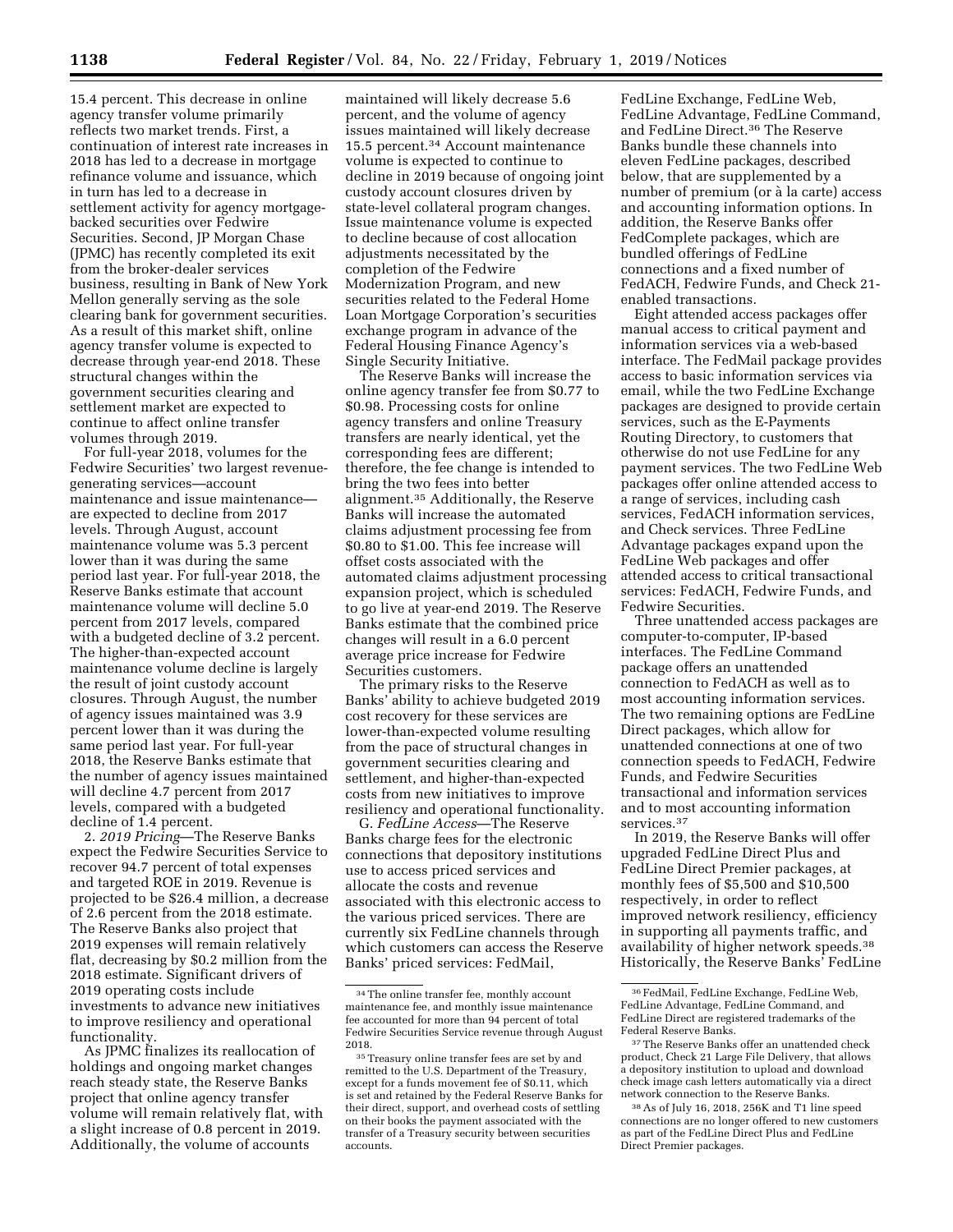Direct connections were not able to support all payment traffic including Check Services because of limitations in network speed and ability to manage bandwidth.

The Reserve Banks will also increase the monthly fee for the current (legacy) FedLine Direct Plus solution by \$350,

from \$3,650 to \$4,000. Existing customers can use the current (legacy) FedLine Plus and Premier solutions and Check 21 Large File Delivery but will eventually need to convert to the enhanced FedLine Direct Solutions. Existing users should expect the legacy solutions to be retired and plan

migration efforts to the new service packages beginning in late 2018. The Reserve Banks will also increase the a` la carte Network Diversity monthly fee by \$500, from \$2,000 to \$2,500.39

Table 17 provides a summary of the attributes and 2019 pricing for legacy and upgraded FedLine Direct packages:

# TABLE 17—FEDLINE DIRECT PACKAGES

|                                | Legacy $40$ | 201941                                                                                                                                                     |
|--------------------------------|-------------|------------------------------------------------------------------------------------------------------------------------------------------------------------|
| <b>FedLine Direct Plus:</b>    |             | 2 Mbps.<br>Included.<br>Included.                                                                                                                          |
|                                |             | Included.<br>None included.<br>Included.<br>None included.<br>One included.<br>Web, Advantage, Command.<br>\$5,500.00.                                     |
| <b>FedLine Direct Premier:</b> |             | 2 Mbps.<br>Included.<br>Included.<br>Included.<br>One included.<br>Included.<br>One included.<br>Two included.<br>Web, Advantage, Command.<br>\$10,500.00. |

In addition, the Reserve Banks will eliminate specific a` la carte fees and services for current FedLine packages. The Reserve Banks will discontinue offering FedLine Command server certificates as a separate monthly fee. FedLine Command server certificates will be included in FedLine Command packages for no additional cost. Including these certificates in FedLine Command packages is similar to current practices for upgraded FedLine Direct packages and will result in a consistent customer experience across both product lines. The Reserve Banks will also discontinue offering the Accounting Totals by Service (ACTS) report as an Accounting Service option for customers, because of low usage. In addition, the Reserve Banks will discontinue offering new FedMail Fax subscriptions to customers, in order to encourage them to move to more modern and secure technology that

meets industry standards and enhances their experience.

The Reserve Banks estimate that the price changes will result in a 7.5 percent average price increase for FedLine customers. This increase is primarily driven by the changes to FedLine Direct Plus and Premier packages that provide enhanced network options.

#### **II. Analysis of Competitive Effect**

All operational and legal changes considered by the Board that have a substantial effect on payment system participants are subject to the competitive impact analysis described in the March 1990 policy ''The Federal Reserve in the Payments System.'' 42 Under this policy, the Board assesses whether proposed changes would have a direct and material adverse effect on the ability of other service providers to compete effectively with the Federal Reserve in providing similar services because of differing legal powers or

constraints or because of a dominant market position deriving from such legal differences. If any proposed changes create such an effect, the Board must further evaluate the changes to assess whether the benefits associated with the changes—such as contributions to payment system efficiency, payment system integrity, or other Board objectives—can be achieved while minimizing the adverse effect on competition.

The 2019 fees, fee structures, and changes in service will not have a direct and material adverse effect on the ability of other service providers to compete effectively with the Reserve Banks in providing similar services. The changes should permit the Reserve Banks to earn a ROE that is comparable to overall market returns and provide for full cost recovery over the long run.

III. 2019 Fee Schedules

<sup>39</sup>Network Diversity refers to a method for improving the resiliency of a computing network by using two or more telecommunication paths with different characteristics so that the first remains

unaffected by events interrupting traffic on the second and vice versa.

<sup>40</sup>Available only to existing customers prior to 2019.

<sup>41</sup>Available to new and existing customers starting 2019.

<sup>42</sup>Federal Reserve Regulatory Service (FRRS) 9– 1558.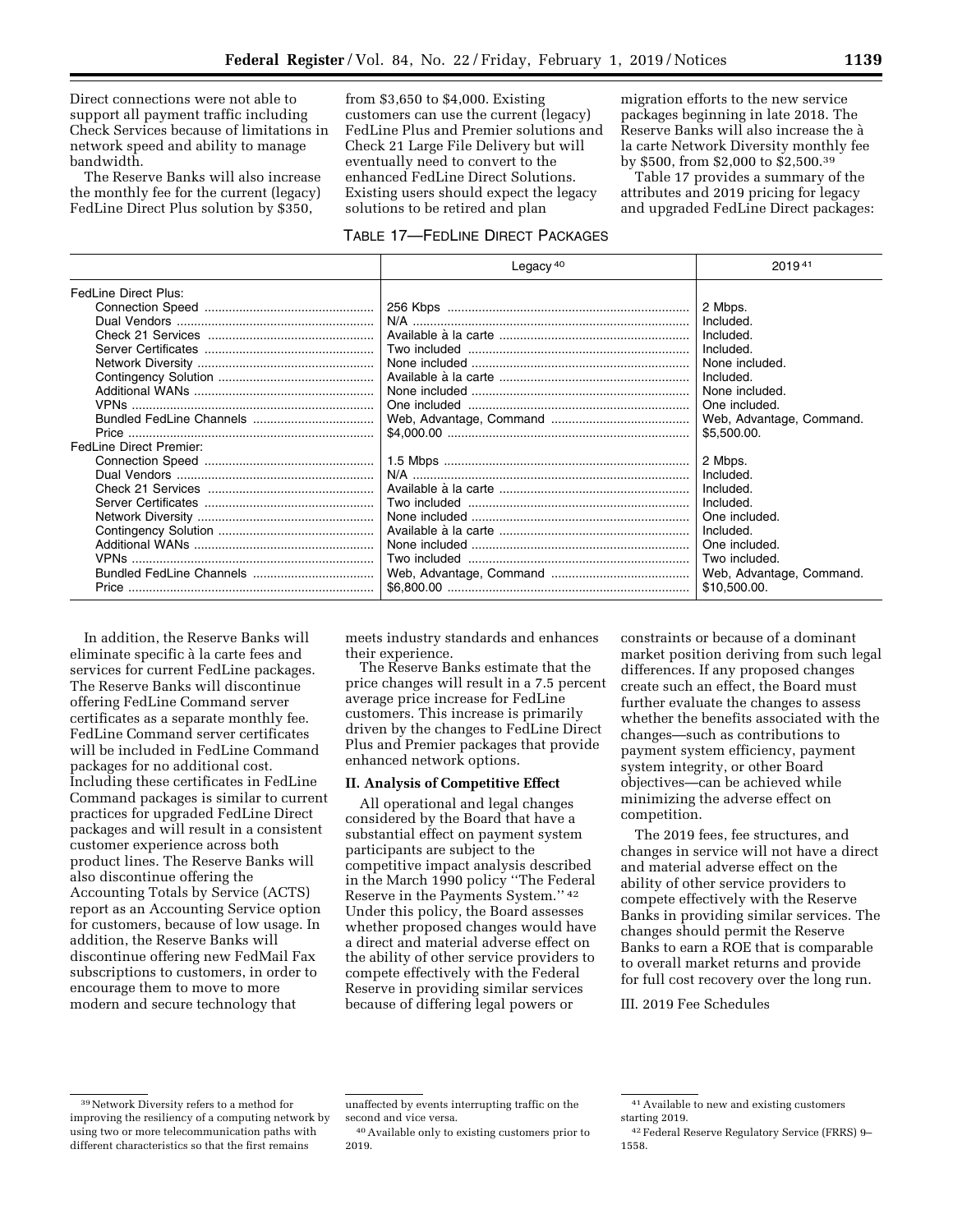-

# FEDACH SERVICE 2019 FEE SCHEDULE

## [Effective January 2, 2019. **Bold indicates changes from 2018 prices**]

|                                                                                                                        | Fee                    |
|------------------------------------------------------------------------------------------------------------------------|------------------------|
| FedACH minimum monthly fee:                                                                                            |                        |
|                                                                                                                        | \$50.00.               |
|                                                                                                                        | \$40.00.               |
| Origination (per item or record):                                                                                      |                        |
|                                                                                                                        | \$0.0035.<br>\$0.0010  |
|                                                                                                                        | surcharge.             |
|                                                                                                                        | \$0.0015.              |
|                                                                                                                        | \$0.35.                |
|                                                                                                                        | \$45.00.               |
|                                                                                                                        | \$45.00.<br>\$0.20.    |
| Volume-based discounts (based on monthly billed origination volume) <sup>48</sup> per item when origination volume is: |                        |
|                                                                                                                        | \$0,0008 discount.     |
|                                                                                                                        | \$0.0010 discount.     |
| Volume-based discounts (based on monthly billed receipt volume) 49 per item when receipt volume is:                    |                        |
|                                                                                                                        | \$0.0002 discount.     |
| Receipt (per item or record):                                                                                          | \$0.0003 discount.     |
|                                                                                                                        | \$0.0035.              |
|                                                                                                                        | \$0.0075.              |
|                                                                                                                        | \$0.0015.              |
| Volume-based discounts:                                                                                                |                        |
| Non-Premium Receivers <sup>50</sup> per item when volume is:                                                           | \$0.0017 discount.     |
|                                                                                                                        | \$0.0019 discount.     |
| Premium Receivers, Level One 53 per item when volume is:                                                               |                        |
|                                                                                                                        | \$0.0017 discount.     |
|                                                                                                                        | \$0.0017 discount.     |
|                                                                                                                        | \$0.0018 discount.     |
| Premium Receivers, Level Two <sup>54</sup> per item when volume is:                                                    | \$0.0020 discount.     |
|                                                                                                                        | \$0.0017 discount.     |
|                                                                                                                        | \$0.0017 discount.     |
|                                                                                                                        | \$0.0019 discount.     |
|                                                                                                                        | \$0.0021 discount.     |
| FedACH Bundled Package Pricing Discount:                                                                               | \$20.00 discount.      |
| Monthly FedACH Risk <sup>®</sup> Management fees: 56                                                                   |                        |
|                                                                                                                        | \$35.00.               |
|                                                                                                                        | \$70.00.               |
|                                                                                                                        | \$125.00.              |
|                                                                                                                        | \$150.00.<br>\$250.00. |
|                                                                                                                        | \$425.00.              |
|                                                                                                                        | \$675.00               |
|                                                                                                                        | \$850.00.              |
|                                                                                                                        | \$1,100.00.            |
| Risk origination monitoring batch (based on total monthly volume):                                                     |                        |
|                                                                                                                        | \$0.007.<br>\$0.0035.  |
| Monthly FedPayments <sup>®</sup> Reporter Service:                                                                     |                        |
| FedPayments Reporter Service package pricing includes:                                                                 |                        |
| ACH Received Entries Detail-Customer and Depository Financial Institution.                                             |                        |
| ACH Return Reason Report-Customer and Depository Financial Institution.                                                |                        |
| ACH Volume Summary by SEC Code-Customer.<br><b>Customer Transaction Activity.</b>                                      |                        |
| Death Notification.                                                                                                    |                        |
| International (IAT).                                                                                                   |                        |
| Notification of Change.                                                                                                |                        |
| Payment Data Information File.                                                                                         |                        |
| Remittance Advice Detail.                                                                                              |                        |
| Remittance Advice Summary.<br>Return Item Return Ratio.                                                                |                        |
| Social Security Beneficiary.                                                                                           |                        |
| Originator Setup.                                                                                                      |                        |
| Report Delivery via FedLine Access Solution.                                                                           |                        |
|                                                                                                                        | \$1.00.                |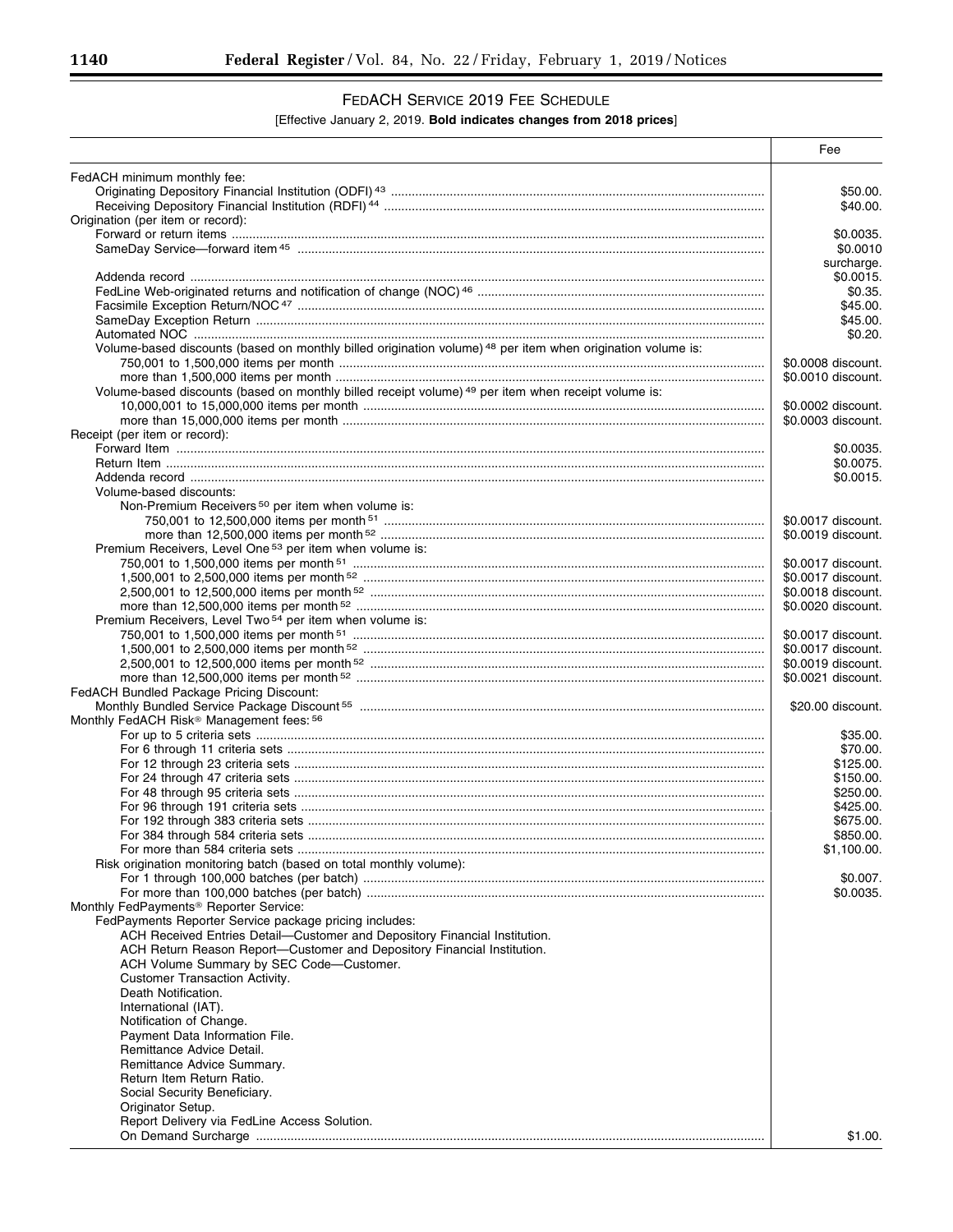۰

# FEDACH SERVICE 2019 FEE SCHEDULE-Continued

## [Effective January 2, 2019. Bold indicates changes from 2018 prices]

|                                                                                       | Fee                           |
|---------------------------------------------------------------------------------------|-------------------------------|
| Report delivery via FedLine file access solution (monthly fee):                       |                               |
|                                                                                       | \$40.00.                      |
|                                                                                       | \$60.00.                      |
|                                                                                       | \$110.00.                     |
|                                                                                       | \$200.00.                     |
|                                                                                       | \$285.00.                     |
|                                                                                       | \$460.00.                     |
|                                                                                       | \$640.00.                     |
|                                                                                       | \$820.00.<br>\$995.00.        |
|                                                                                       | \$1,225.00.                   |
|                                                                                       | \$1,440.00.                   |
|                                                                                       | \$1,650.00.                   |
|                                                                                       | \$1,800.00.                   |
| Premier reports (per report generated): 57                                            |                               |
| ACH Volume Summary by SEC Code Report-Depository Financial Institution:               |                               |
|                                                                                       | \$10.00.                      |
|                                                                                       | \$6.00.                       |
|                                                                                       | \$1.00.                       |
|                                                                                       | \$1.00.                       |
| <b>ACH Routing Number Activity Report:</b>                                            |                               |
|                                                                                       | \$10.00.<br>\$6.00.           |
|                                                                                       | \$1.00.                       |
|                                                                                       | \$1.00.                       |
| ACH Originated Batch Report (monthly):                                                |                               |
|                                                                                       | \$10.00.                      |
|                                                                                       | \$6.00.                       |
|                                                                                       | \$1.00.                       |
|                                                                                       | \$1.00.                       |
| ACH Originated Batch Report (daily):                                                  |                               |
|                                                                                       | \$0.65.                       |
|                                                                                       | \$1.00.                       |
| On-us inclusion:                                                                      |                               |
|                                                                                       | \$10.00.                      |
|                                                                                       | \$0.0030.                     |
|                                                                                       | \$0.0015.<br>\$0.20.          |
| Other Fees and Discounts:                                                             |                               |
| Monthly fee (per RTN):                                                                |                               |
|                                                                                       | \$65.00.                      |
|                                                                                       | \$10.00.                      |
|                                                                                       | \$55.00.                      |
|                                                                                       | \$150.00.                     |
|                                                                                       | \$75.00.                      |
|                                                                                       | \$5.00.                       |
| Non-Electronic Input/Output fee: 62                                                   |                               |
|                                                                                       | \$50.00.                      |
| Fees and Credits Established by NACHA: 63                                             | \$50.00.                      |
|                                                                                       |                               |
|                                                                                       | \$0.052.<br>\$0.052 (credit). |
|                                                                                       | \$4.50.                       |
|                                                                                       | \$4.50 (credit).              |
|                                                                                       | \$22.00.                      |
|                                                                                       | \$0.000185.                   |
| FedGlobal <sup>®</sup> ACH Payments: 64                                               |                               |
| Fixed Monthly Fee (per RTN): 65                                                       |                               |
|                                                                                       | \$185.00.                     |
|                                                                                       | \$60.00.                      |
|                                                                                       | \$20.00.                      |
| Per-item Origination Fee for Monthly Volume more than 500 Items (surcharge): 66       |                               |
|                                                                                       | \$0.50.                       |
|                                                                                       | \$0.55.                       |
|                                                                                       | \$0.60.                       |
|                                                                                       | \$1.13.                       |
| Per-item Origination Fee for Monthly Volume between 161 and 500 items (surcharge): 66 |                               |
|                                                                                       | \$0.75.<br>\$1.00.            |
|                                                                                       | \$1.05.                       |
|                                                                                       | \$1.10.                       |
|                                                                                       |                               |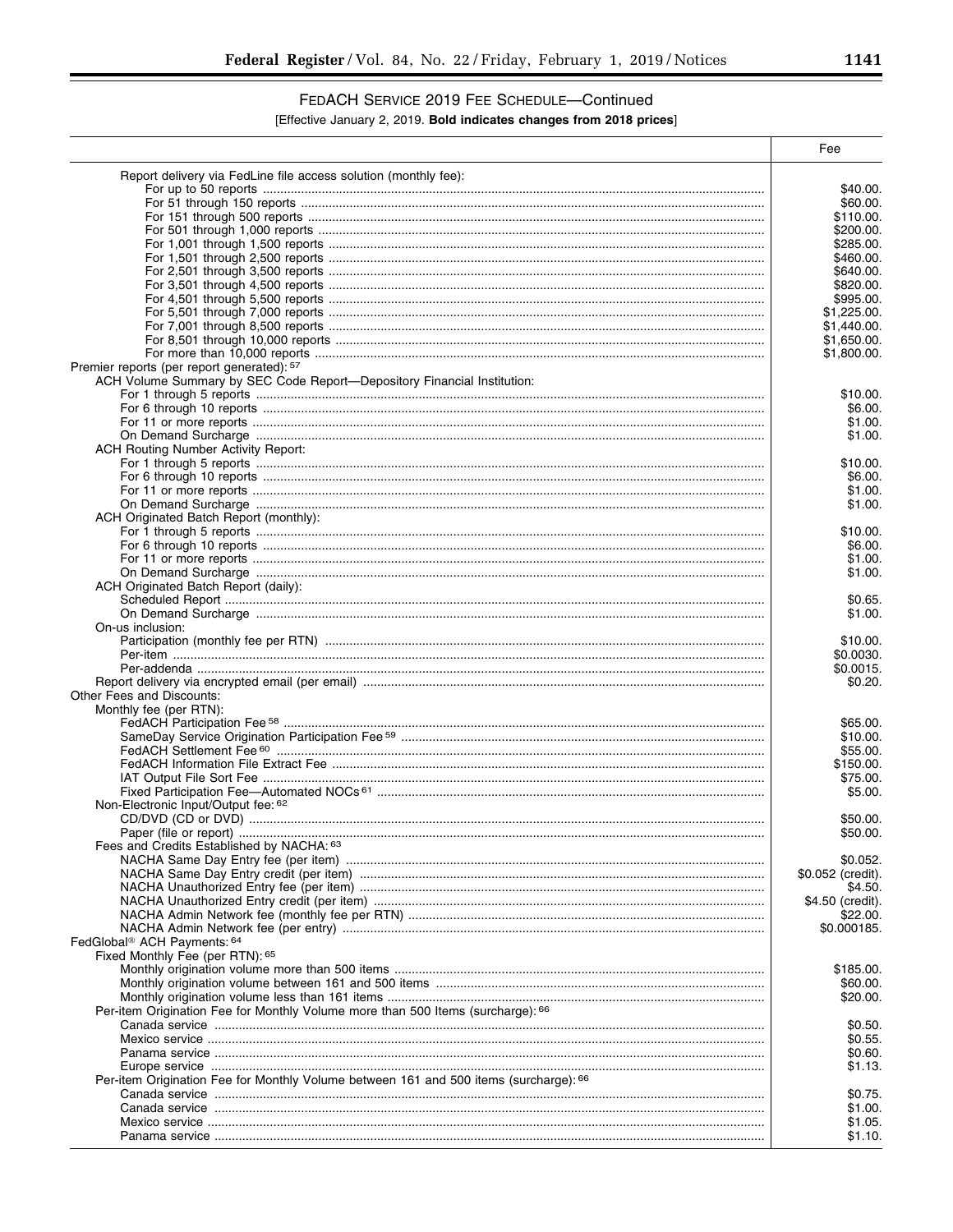## FEDACH SERVICE 2019 FEE SCHEDULE—Continued [Effective January 2, 2019. **Bold indicates changes from 2018 prices**]

|                                                                                                      | Fee                 |
|------------------------------------------------------------------------------------------------------|---------------------|
|                                                                                                      | \$1.63.             |
| Other FedGlobal ACH Payments Fees:                                                                   |                     |
| Canada service:                                                                                      |                     |
|                                                                                                      | \$0.99 (surcharge). |
|                                                                                                      | \$5.50.             |
|                                                                                                      | \$7.00.             |
| Mexico service:                                                                                      |                     |
|                                                                                                      | \$0.91 (surcharge). |
|                                                                                                      | \$13.50.            |
|                                                                                                      | \$0.67 (surcharge). |
| Panama service:                                                                                      |                     |
|                                                                                                      | \$1.00 (surcharge). |
|                                                                                                      | \$7.00.             |
|                                                                                                      | \$0.72              |
| Europe service:                                                                                      |                     |
|                                                                                                      | \$1.25 (surcharge). |
|                                                                                                      | \$1.35 (surcharge). |
|                                                                                                      | \$7.00.             |
| Exception Resolution Service: 68                                                                     |                     |
| Fixed Fee per RTN: 69                                                                                |                     |
|                                                                                                      | \$10.00             |
|                                                                                                      | \$10.00             |
|                                                                                                      | \$60,00             |
| <b>Federal Reserve Bank-Managed Cases</b>                                                            |                     |
|                                                                                                      | \$5.00.             |
|                                                                                                      | \$5.00.             |
| Variable Case Open Fees (applies to self-managed and agent-managed cases only at the parent RTN): 70 |                     |
|                                                                                                      | \$1.25              |
|                                                                                                      | \$1.00.             |
|                                                                                                      | \$0.75              |
|                                                                                                      | \$0.50              |
|                                                                                                      | \$0.25              |
|                                                                                                      | \$0.20              |
|                                                                                                      | \$0.10              |
|                                                                                                      |                     |

43Any ODFI incurring less than \$50 for the following fees will be charged a variable amount to reach the minimum: Forward value and non-value item origination fees, and FedGlobal ACH origination surcharges.

44Any RDFI not originating forward value and non-value items and incurring less than \$40 in receipt fees will be charged a variable amount to reach the minimum. Any RDFI that originates forward value and nonvalue items incurring less than \$50 in forward value and nonvalue item origination fees will only be charged a variable amount to reach the minimum monthly origination fee.

45This surcharge is assessed on all forward items that qualify for same-day processing and settlement and is incremental to the standard origination item fee.

46The fee includes the item and addenda fees in addition to the conversion fee.

<sup>47</sup> The fee includes the item and addenda fees in addition to the conversion fee. Reserve Banks also assess a \$45 fee for every government paper return/ NOC they process.

48Origination volumes at these levels qualify for a waterfall discount which includes all FedACH origination items.

49Origination discounts based on monthly billed receipt volume apply only to those items received by FedACH receiving points and are available only to Premium Receivers.

50RDFIs receiving through FedACH less than 90 percent of their FedACH-originated items.

51This per-item discount is a reduction to the standard receipt fees listed in this fee schedule.

 $^{52}\rm\,Receipt$  volumes at these levels qualify for a waterfall discount which includes all FedACH receipt items.

53RDFIs receiving through FedACH at least 90 percent of their FedACH-originated items, but less than 90 percent of all of their ACH items originated through any operator.

54RDFIs receiving through FedACH at least 90 percent of all of their ACH items originated through any operator.

 $^{55}\mathrm{\,To}$  qualify for the discount, a financial institution must meet all of the following criteria in a given month: (1) Be charged the minimum monthly fee—forward origination (57208); (2) subscribe to FedLine Web Plus or any higher FedLine® access solution; and (3) subscribe to the FedPayments Reporter service, the FedACH RDFI Alert service, or the FedACH Risk Origination Monitoring service.

56Criteria may be set for both the Origination Monitoring Service and the RDFI Alert Service. Subscribers with no criteria set up will be assessed the \$35 monthly package fee.

57Premier reports generated on demand are subject to the package/tiered fees plus a surcharge.

58The fee applies to RTNs that have received or originated FedACH transactions during a month. Institutions that receive only U.S. government transactions or that elect to use a private sector operator exclusively are not assessed the fee.

59This surcharge is assessed to any RTN that originates at least one item meeting the criteria for same-day processing and settlement in a given month.

60The fee is applied to any RTN with activity during a month, including RTNs of institutions that elect to use a private-sector operator exclusively but also have items routed to or from customers that access the ACH network through FedACH. This fee does not apply to RTNs that use the Reserve Banks for only U.S. government transactions.

61Fee will be assessed only when automated NOCs are generated.

62Limited services are offered in contingency situations.

63The fees and credits listed are collected from the ODFI and credited to NACHA (admin network) or to the RDFI (same-day entry and unauthorized entry) in accordance with the *ACH Rules.* 

64The international fees and surcharges vary from country to country as these are negotiated with each international gateway operator.

65A single monthly fee based on total FedGlobal ACH Payments origination volume.

66This per-item surcharge is in addition to the standard domestic origination fees listed in this fee schedule.

 $\,$  67 This per-item surcharge is in addition to the standard domestic receipt fees listed in this fee schedule.

68The associated fees are effective upon availability of the product.

69A customer that opens at least 1,000 cases in a given month will receive a 50% discount on the fixed fee for that month.

70The per case fees are rolled up to the parent RTN, such that a customer that opens a total of 100 cases per month under two separate RTNs would pay a total of \$112.50 (\$1.25 for the first 50 cases and \$1.00 for the next 50 cases) in addition to the fixed fees.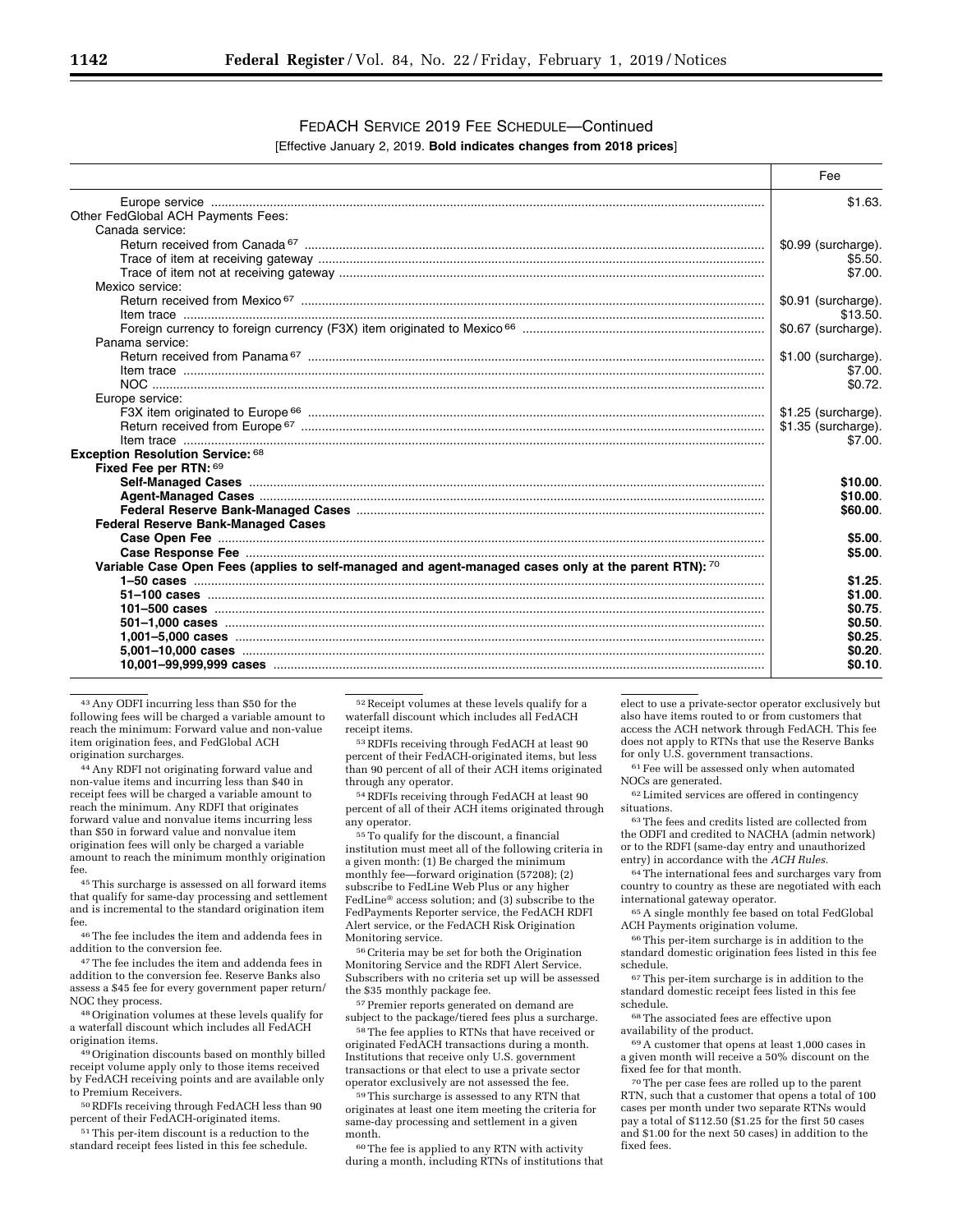# FEDWIRE FUNDS AND NATIONAL SETTLEMENT SERVICES 2019 FEE SCHEDULE

[Effective January 2, 2019. **Bold indicates changes from 2018 prices.**]

|                                                                                                                            | Fee     |  |
|----------------------------------------------------------------------------------------------------------------------------|---------|--|
| <b>Fedwire Funds Service</b>                                                                                               |         |  |
|                                                                                                                            | \$95.00 |  |
| Basic volume-based pre-incentive transfer fee (originations and receipts)—per transfer for the first 14,000 transfers per  |         |  |
|                                                                                                                            | 0.820   |  |
|                                                                                                                            | 0.245   |  |
|                                                                                                                            | 0.160   |  |
| Volume-based transfer fee with the incentive discount (originations and receipts)—per eligible transfer for: <sup>71</sup> |         |  |
|                                                                                                                            | 0.164   |  |
|                                                                                                                            | 0.049   |  |
|                                                                                                                            | 0.032   |  |
|                                                                                                                            | 65.00   |  |
|                                                                                                                            | 0.26    |  |
|                                                                                                                            | 50.00   |  |
| Surcharge for high-value payments:                                                                                         |         |  |
|                                                                                                                            | 0.14    |  |
|                                                                                                                            | 0.36    |  |
| Surcharge for Payment Notification:                                                                                        |         |  |
|                                                                                                                            | 0.01    |  |
|                                                                                                                            | N/A     |  |
|                                                                                                                            | 50.00   |  |
|                                                                                                                            | 150.00  |  |
| <b>National Settlement Service</b>                                                                                         |         |  |

| Basic:                                               |       |
|------------------------------------------------------|-------|
| Settlement Entry Fee                                 | .50   |
| Settlement File Fee                                  | 30.00 |
| Surcharge for Offline File Origination <sup>77</sup> | 45.00 |
| Minimum Monthly Fee <sup>78</sup>                    | 60.00 |

## FEDWIRE SECURITIES SERVICE 2019 FEE SCHEDULE (NON-TREASURY SECURITIES) [Effective January 2, 2019. **Bold indicates changes from 2018 prices.**]

|                                                                                                                                                                                                                                | Fee   |
|--------------------------------------------------------------------------------------------------------------------------------------------------------------------------------------------------------------------------------|-------|
| <b>Basic Transfer Fee:</b>                                                                                                                                                                                                     |       |
|                                                                                                                                                                                                                                | SO 98 |
| Surcharge: 79                                                                                                                                                                                                                  |       |
|                                                                                                                                                                                                                                | 80.00 |
| Monthly Maintenance Fees:                                                                                                                                                                                                      |       |
|                                                                                                                                                                                                                                | 57.50 |
|                                                                                                                                                                                                                                | ი 77  |
|                                                                                                                                                                                                                                | 1.00  |
| GNMA Serial Note Stripping or Reconstitution Fee 81 minimum manufacture and the content of the Stripping or Reconstitution Fee 81 minimum manufacture and the stripping or Reconstitution Fee 81 minimum manufacture and the s | 9.00  |
|                                                                                                                                                                                                                                | 46.00 |
|                                                                                                                                                                                                                                | 50.00 |

71The incentive discounts apply to the volume that exceeds 60 percent of a customer's historic benchmark volume. Historic benchmark volume is based on a customer's average daily activity over the previous five calendar years. If a customer has fewer than five full calendar years of previous activity, its historic benchmark volume is based on its daily activity for as many full calendar years of data as are available. If a customer has less than one year of past activity, then the customer qualifies automatically for incentive discounts for the year. The applicable incentive discounts are as follows: \$0.656 for transfers up to 14,000, \$0.196 for transfers 14,001 to 90,000, and \$0.128 for transfers over 90,000.

72This surcharge applies to originators of transfers that are processed by the Reserve Banks after 5:00 p.m. eastern time.

73This fee is charged to any Fedwire Funds participant that originates a transfer message via the

FedPayments Manager Funds tool and has the import/export processing option setting active at any point during the month.

74Payment Notification and End-of-Day Origination surcharges apply to each Fedwire funds transfer message.

75Provided on billing statement for informational purposes only.

76This charge is assessed to settlement arrangements that use the Fedwire Funds Service to effect the settlement of interbank obligations (as opposed to those that use the National Settlement Service). With respect to such special settlement arrangements, other charges may be assessed for each funds transfer into or out of the accounts used in connection with such arrangements.

77Offline files will be accepted only on an exception basis when a settlement agent's primary

and backup means of transmitting settlement files are both unavailable.

78Any settlement arrangement that accrues less than \$60 during a calendar month will be assessed a variable amount to reach the minimum monthly fee.

79This surcharge is set by the Federal Reserve Banks. It is in addition to any basic transfer or reversal fee.

80The Federal Reserve Banks offer an automated claim adjustment process only for Agency mortgage-backed securities.

81This fee is set by and remitted to the Government National Mortgage Association (GNMA).

82The Federal Reserve Banks charge participants a Joint Custody Origination Surcharge for both Agency and Treasury securities.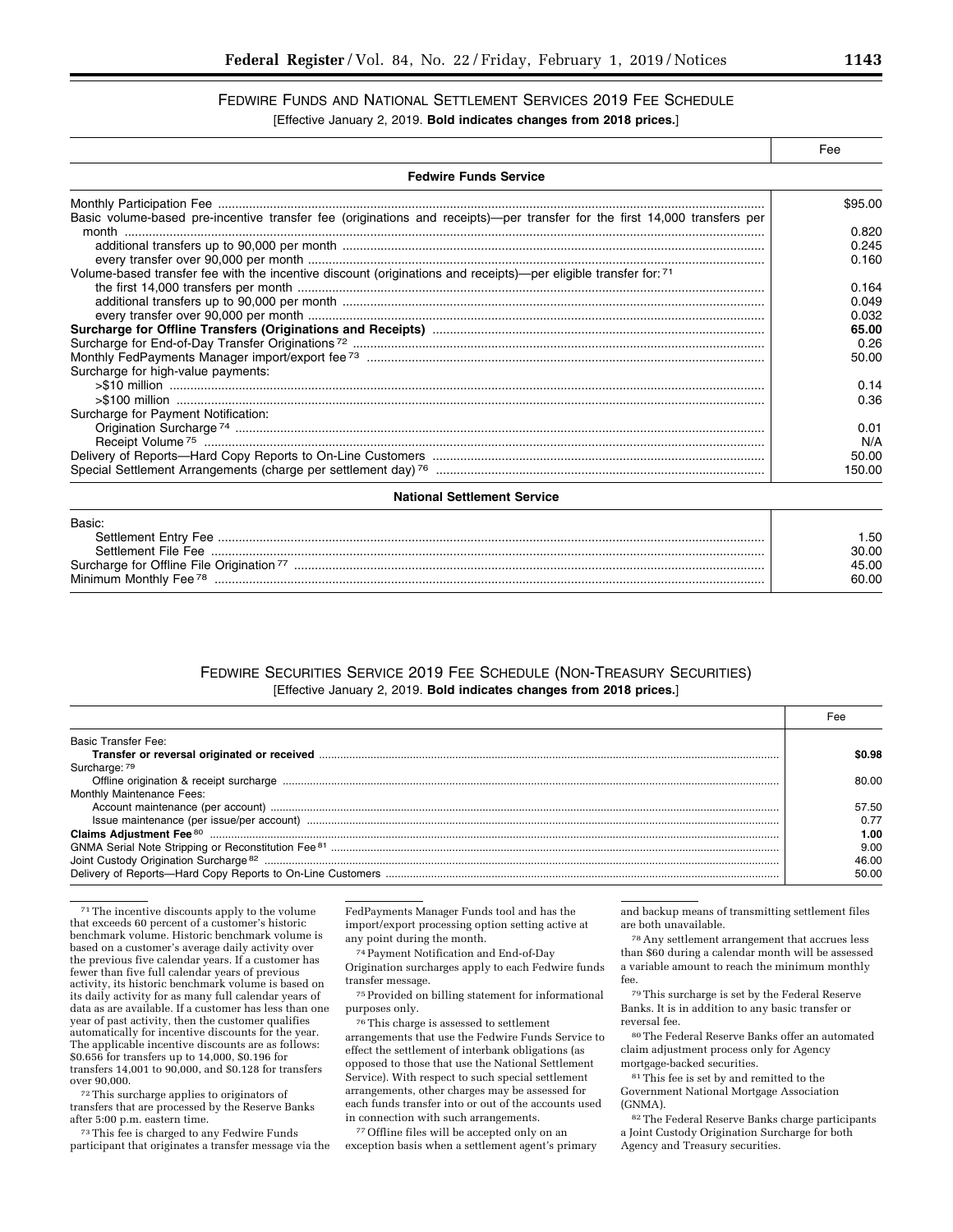## FEDLINE 2019 FEE SCHEDULE

## [Effective January 2, 2019. **Bold indicates changes from 2018 prices**.]

|                                                                                         | Fee             |
|-----------------------------------------------------------------------------------------|-----------------|
| FedComplete Packages (monthly) 83 84 85                                                 |                 |
|                                                                                         | \$825.00.       |
| includes:                                                                               |                 |
| FedLine Advantage Plus package.                                                         |                 |
| FedLine subscriber 5-pack.                                                              |                 |
| 7.500 FedForward transactions.                                                          |                 |
| 46 FedForward Cash Letter items.                                                        |                 |
| 70 FedReturn transactions.                                                              |                 |
| 14,000 FedReceipt <sup>®</sup> transactions.<br>35 Fedwire Funds origination transfers. |                 |
| 35 Fedwire Funds receipt transfers.                                                     |                 |
| Fedwire participation fee.                                                              |                 |
| 1,000 FedACH origination items.                                                         |                 |
| FedACH minimum fee-Forward Origination.                                                 |                 |
| 7,500 FedACH receipt items.                                                             |                 |
| FedACH receipt minimum fee.                                                             |                 |
| 10 FedACH web return/NOC.                                                               |                 |
| 500 FedACH addenda originated.                                                          |                 |
| 1,000 FedACH addenda received.                                                          |                 |
| 100 FedACH Same-Day origination items.                                                  |                 |
| FedACH account servicing.<br>FedACH settlement.                                         |                 |
| FedACH Same-Day origination participation fee.                                          |                 |
|                                                                                         | \$900.00.       |
| includes:                                                                               |                 |
| FedLine Advantage Premier package.                                                      |                 |
| Volumes included in the FedComplete 100A Plus package.                                  |                 |
|                                                                                         | \$1,375.00.     |
| includes:                                                                               |                 |
| FedLine Command Plus package.                                                           |                 |
| Volumes included in the FedComplete 100A Plus package.                                  |                 |
|                                                                                         | \$1,350.00.     |
| includes:                                                                               |                 |
| FedLine Advantage Plus package.                                                         |                 |
| FedLine subscriber 5-pack.                                                              |                 |
| 25,000 FedForward transactions.                                                         |                 |
| 46 FedForward Cash Letter items.<br>225 FedReturn transactions.                         |                 |
| 25,000 FedReceipt transactions.                                                         |                 |
| 100 Fedwire Funds origination transfers.                                                |                 |
| 100 Fedwire Funds receipt transfers.                                                    |                 |
| Fedwire participation fee.                                                              |                 |
| 2,000 FedACH origination items.                                                         |                 |
| FedACH minimum fee-forward origination.                                                 |                 |
| 25,000 FedACH receipt items.                                                            |                 |
| FedACH receipt minimum fee.                                                             |                 |
| 20 FedACH web return/NOC.                                                               |                 |
| 750 FedACH addenda originated.                                                          |                 |
| 1,500 FedACH addenda received.                                                          |                 |
| 200 FedACH Same-Day origination items.                                                  |                 |
| FedACH account servicing.                                                               |                 |
| FedACH settlement.                                                                      |                 |
| FedACH Same-Day origination participation fee.                                          |                 |
|                                                                                         | \$1,425.00      |
| includes:<br>FedLine Advantage Premier package.                                         |                 |
| Volumes included in the FedComplete 200A Plus package.                                  |                 |
|                                                                                         | \$1,900.00.     |
| includes:                                                                               |                 |
| FedLine Command Plus package.                                                           |                 |
| Volumes included in the FedComplete 200A Plus package.                                  |                 |
| FedComplete Excess Volume and Receipt Surcharge: 86                                     |                 |
|                                                                                         | \$0.037/item.   |
|                                                                                         | \$0.8200/item.  |
|                                                                                         | \$0.00005/item. |
|                                                                                         | \$0.8200/item.  |
|                                                                                         | \$0.082/item.   |
|                                                                                         | \$0.0035/item   |
|                                                                                         | \$0.00035/item. |
|                                                                                         | various         |
|                                                                                         | various.        |

*FedLine Customer Access Solutions (monthly)* 

FedMail 88 ........................................................................................................................................................................................................................ \$85.00. includes:

FedMail access channel.

Check FedFoward, Fed Return and FedReceipt Services.

FedACH Download Advice and Settlement Information.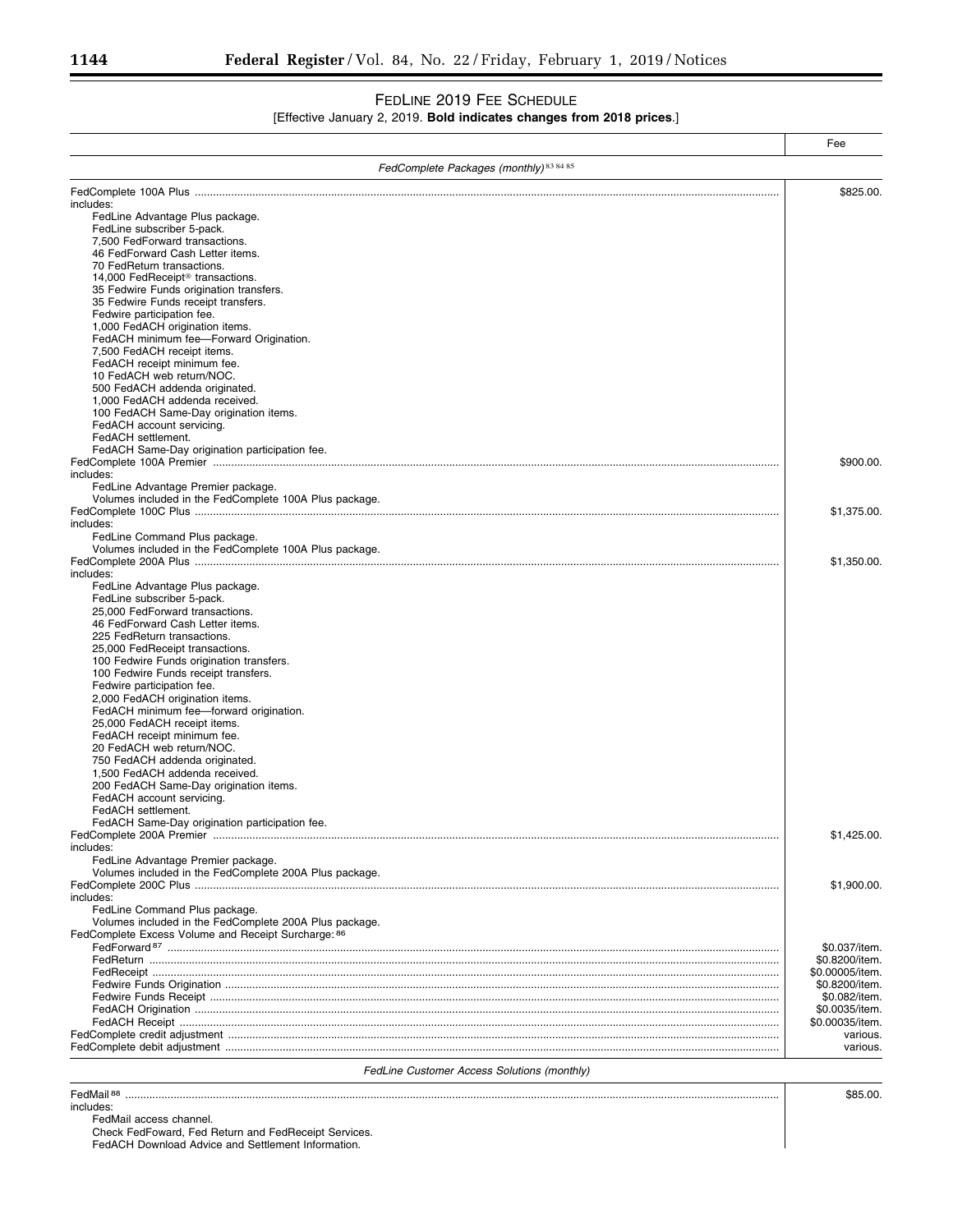# FEDLINE 2019 FEE SCHEDULE—Continued

|  | [Effective January 2, 2019. Bold indicates changes from 2018 prices.] |  |
|--|-----------------------------------------------------------------------|--|
|--|-----------------------------------------------------------------------|--|

|                                                                                                                                                                  | Fee         |
|------------------------------------------------------------------------------------------------------------------------------------------------------------------|-------------|
| Fedwire Funds Offline Advices.                                                                                                                                   |             |
| Check 21 Duplicate Notification Service.                                                                                                                         |             |
| Check Adjustments.<br>Funds Offline Advices.                                                                                                                     |             |
| Daily Statement of Account (Text).                                                                                                                               |             |
| Daylight Overdraft Reports.                                                                                                                                      |             |
| Monthly Statement of Service Charges (Text).<br>Electronic Cash Difference Advices.                                                                              |             |
|                                                                                                                                                                  | \$40.00.    |
| includes:                                                                                                                                                        |             |
| E-Payments Directory (via manual download).                                                                                                                      | \$125.00    |
| includes:                                                                                                                                                        |             |
| FedLine Exchange package.                                                                                                                                        |             |
| E-Payments Routing Directory (via auto download).                                                                                                                | \$110.00    |
| includes:                                                                                                                                                        |             |
| FedLine Web access channel.                                                                                                                                      |             |
| Services included in the FedLine Exchange package.<br>Check FedForward, FedReturn and FedReceipt services.                                                       |             |
| Check 21 Duplicate Notification Service.                                                                                                                         |             |
| Check Adjustments.                                                                                                                                               |             |
| FedACH Derived Returns and NOCs.<br>FedACH File, Batch and Item Detail Information.                                                                              |             |
| FedACH Customer Profile Information.                                                                                                                             |             |
| <b>FedACH Returns Activity Statistics.</b>                                                                                                                       |             |
| FedACH Risk RDFI Alert Service.<br>FedACH Risk Returns Reporting Service.                                                                                        |             |
| FedCash <sup>®</sup> Services.                                                                                                                                   |             |
|                                                                                                                                                                  | \$160.00.   |
| includes:<br>FedLine Web package.                                                                                                                                |             |
| FedACH Risk Origination Monitoring Service.                                                                                                                      |             |
| FedACH FedPayments Reporter Service.                                                                                                                             |             |
| Check Large Dollar Return.<br>Check FedImage Services.                                                                                                           |             |
| Account Management Information (AMI).                                                                                                                            |             |
| Daily Statement of Account (PDF, Text).                                                                                                                          |             |
| Monthly Account Services (SCRD File, Monthly Statement of Service Charges.                                                                                       |             |
| (PDF), Monthly Statement of Service Charges (Text)).<br>E-Payments Routing Directory (auto download).                                                            |             |
|                                                                                                                                                                  | \$415.00.   |
| includes:                                                                                                                                                        |             |
| FedLine Advantage access channel.<br>One VPN device.                                                                                                             |             |
| Services included in the FedLine Web package.                                                                                                                    |             |
| FedACH transactions.                                                                                                                                             |             |
| Fedwire Originate and Receive Funds Transfer.<br>Fedwire Originate and Receive Securities Transfer.                                                              |             |
| National Settlement Service transactions.                                                                                                                        |             |
| Check Large Dollar Return.                                                                                                                                       |             |
| Check FedImage Services.<br>Account Management Information with Intra-Day Download Search File.                                                                  |             |
| Daily Statement of Account (PDF, Text).                                                                                                                          |             |
| Monthly Account Services (SCRD File, Monthly Statement of Service Charges.                                                                                       |             |
| (PDF), Monthly Statement of Service Charges (Text)).                                                                                                             | \$460.00.   |
| includes:                                                                                                                                                        |             |
| FedLine Advantage package.                                                                                                                                       |             |
| One VPN device.                                                                                                                                                  |             |
| FedACH Risk Origination Monitoring Service.<br>FedACH FedPayments Reporter Service.                                                                              |             |
| Fedwire Funds FedPayments Manager Import/Export (less than or equal to 250.                                                                                      |             |
| Fedwire transactions and one routing number per month).                                                                                                          |             |
| FedTransaction Analyzer® (less than 250 or equal to Fedwire transactions and one routing number per month).<br>E-Payments Routing Directory (via auto download). |             |
|                                                                                                                                                                  | \$570.00.   |
| includes:                                                                                                                                                        |             |
| FedLine Advantage Plus package.<br>Two VPN devices.                                                                                                              |             |
| Fedwire Funds FedPayments Manager Import/Export (more than 250 Fedwire transactions or more than one routing number in a given                                   |             |
| month).                                                                                                                                                          |             |
| FedTransaction Analyzer (more than 250 Fedwire transactions or more than one routing number per month).                                                          |             |
| includes:                                                                                                                                                        | \$1,035.00. |
| FedLine Command access channel.                                                                                                                                  |             |
| Services included in the FedLine Advantage Plus package.                                                                                                         |             |
| One VPN device.<br>FedLine Command server certificates.                                                                                                          |             |
| <b>Fedwire Statement Services.</b>                                                                                                                               |             |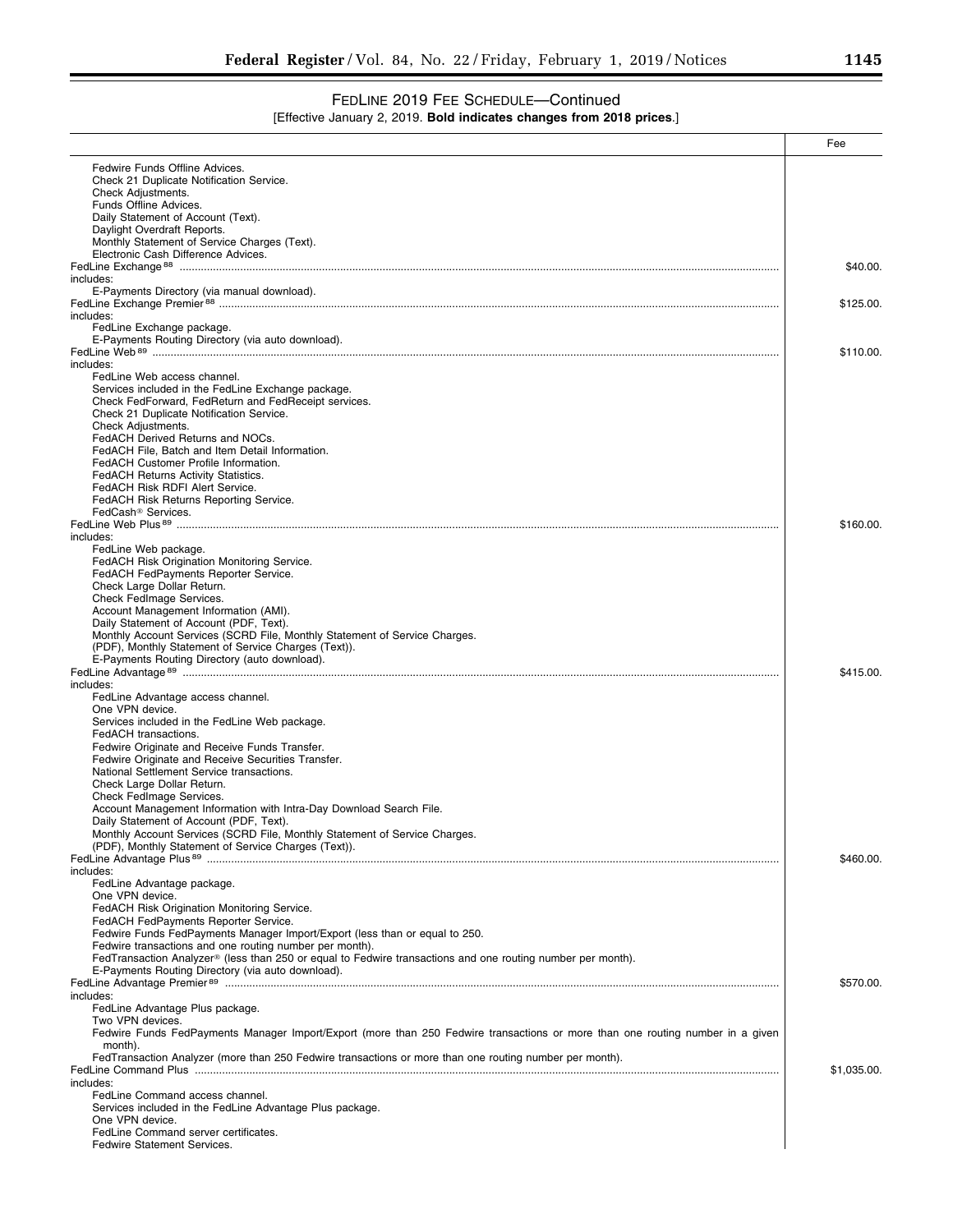## FEDLINE 2019 FEE SCHEDULE-Continued [Effective January 2, 2019. Bold indicates changes from 2018 prices.]

|                                                                                            | Fee                      |
|--------------------------------------------------------------------------------------------|--------------------------|
| Fedwire Funds FedPayments Manager Import/Export.                                           |                          |
| FedTransaction Analyzer.                                                                   |                          |
| Intra-Day File (I-Day CI File).                                                            |                          |
| Statement of Account Spreadsheet File (SASF).                                              |                          |
| Financial Institution Reconcilement Data File (FIRD).<br>Billing Data Format File (BDFF).  |                          |
|                                                                                            | \$4,000.00.              |
| includes:                                                                                  |                          |
| FedLine Direct access channel.                                                             |                          |
| One VPN device.                                                                            |                          |
| 256K Dedicated WAN Connection.                                                             |                          |
| Services included in the FedLine Command Plus package.                                     |                          |
| Two FedLine Direct server certificates.<br>Daily Overdraft Reports.                        |                          |
| Treasury Check Information System (TCIS).                                                  |                          |
|                                                                                            | \$5,500.00.              |
| includes:                                                                                  |                          |
| FedLine Direct access channel.                                                             |                          |
| One VPN device.                                                                            |                          |
| 2 Mbps Dedicated WAN Connection.<br>Services included in the FedLine Command Plus package. |                          |
| FedLine Direct server certificates.                                                        |                          |
| Treasury Check Information System (TCIS).                                                  |                          |
| Dual Vendors.                                                                              |                          |
| FedLine Direct Contingency Solution (ACH).                                                 |                          |
| Check 21 Services.                                                                         |                          |
| includes:                                                                                  | \$6,800.00.              |
| FedLine Direct Plus package (legacy).                                                      |                          |
| T1 dedicated WAN connection.                                                               |                          |
| Two VPN devices.                                                                           |                          |
|                                                                                            | \$10,500.00.             |
| includes:                                                                                  |                          |
| FedLine Direct Plus package (new).<br>One additional dedicated WAN connection.             |                          |
| One Network Diversity.                                                                     |                          |
| Two VPN devices.                                                                           |                          |
| A la carte options (monthly) $91$                                                          |                          |
|                                                                                            |                          |
| <b>Electronic Access:</b>                                                                  |                          |
|                                                                                            | \$15.00.<br>\$80.00.     |
|                                                                                            | \$100.00                 |
|                                                                                            | \$100.00                 |
| Additional WAN connections.                                                                |                          |
|                                                                                            | \$2,500.00               |
|                                                                                            | \$3,200.00               |
| <b>WAN Connection Upgrade:</b>                                                             | \$3,000.00.              |
|                                                                                            | \$1,700.00.              |
|                                                                                            | \$3,000.00.              |
|                                                                                            | \$4,000.00.              |
|                                                                                            | \$7,000.00.              |
|                                                                                            | \$11,000.00.             |
|                                                                                            | \$5,000.00               |
|                                                                                            | various.<br>\$2,500.00.  |
|                                                                                            | \$1,000.00.              |
|                                                                                            | various.                 |
|                                                                                            | \$20.00                  |
|                                                                                            | \$100.00                 |
|                                                                                            | \$200.00                 |
|                                                                                            | \$175.00<br>\$100.00     |
|                                                                                            | \$300.00                 |
|                                                                                            | \$75.00                  |
|                                                                                            | \$150.00                 |
|                                                                                            | \$300.00.                |
|                                                                                            | \$500.00                 |
|                                                                                            | \$1,000.00<br>\$2,000.00 |
| Accounting Information Services (monthly):                                                 |                          |
| Cash Management System (CMS) Plus—Own report—up to six files with: 100                     |                          |
|                                                                                            | \$60.00.                 |
|                                                                                            | \$125.00                 |
|                                                                                            | \$250.00.                |

-